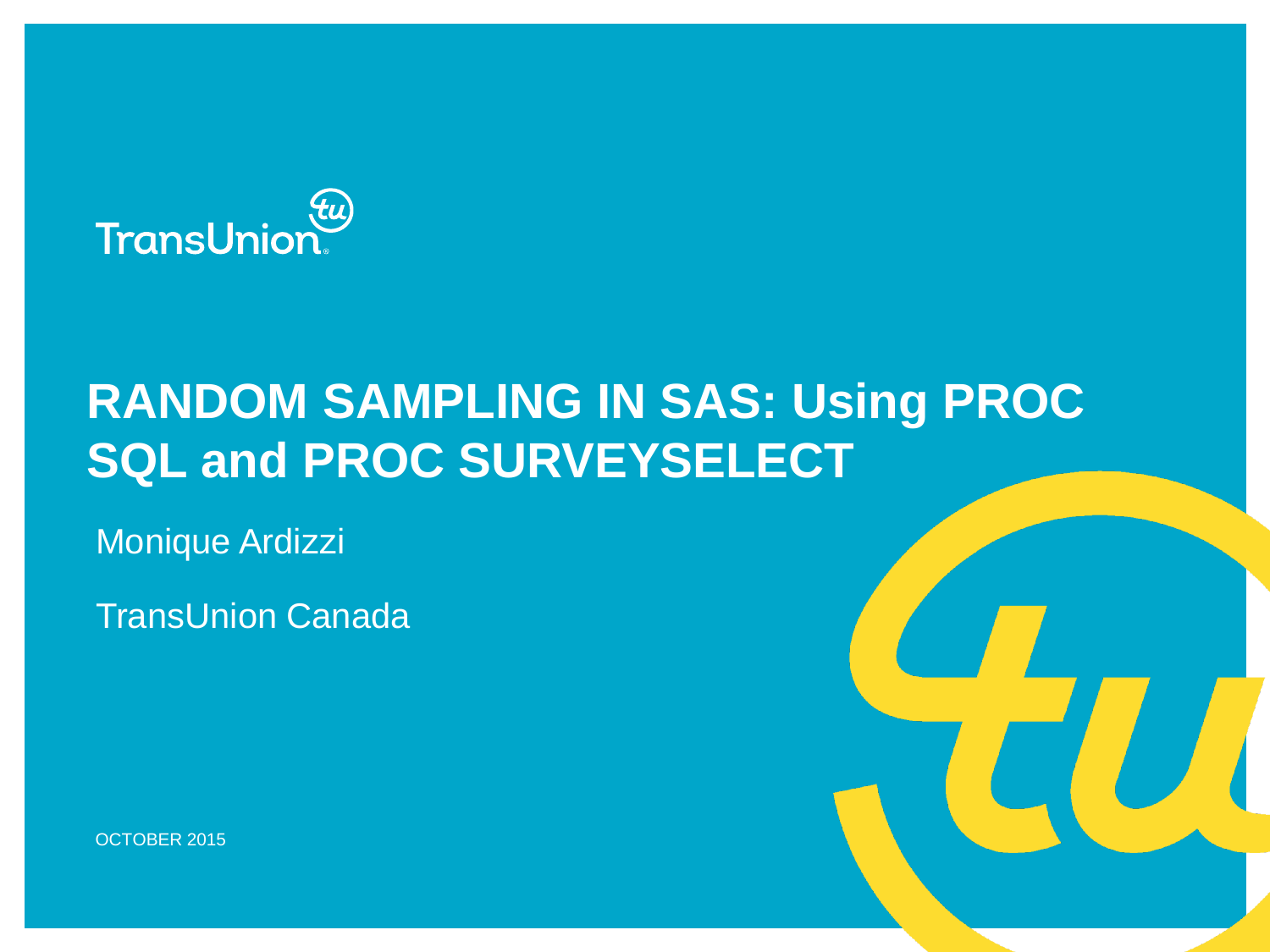

- Why Sample?
- Sampling Terminology
- Example Problem: BWeights Dataset in SAShelp
- Simple Random Sampling using PROC SQL and PROC SURVEYSELECT
- Stratified Random Sampling using PROC SQL and PROC SURVEYSELECT
- Summary and Comparison of Methods
- Q&A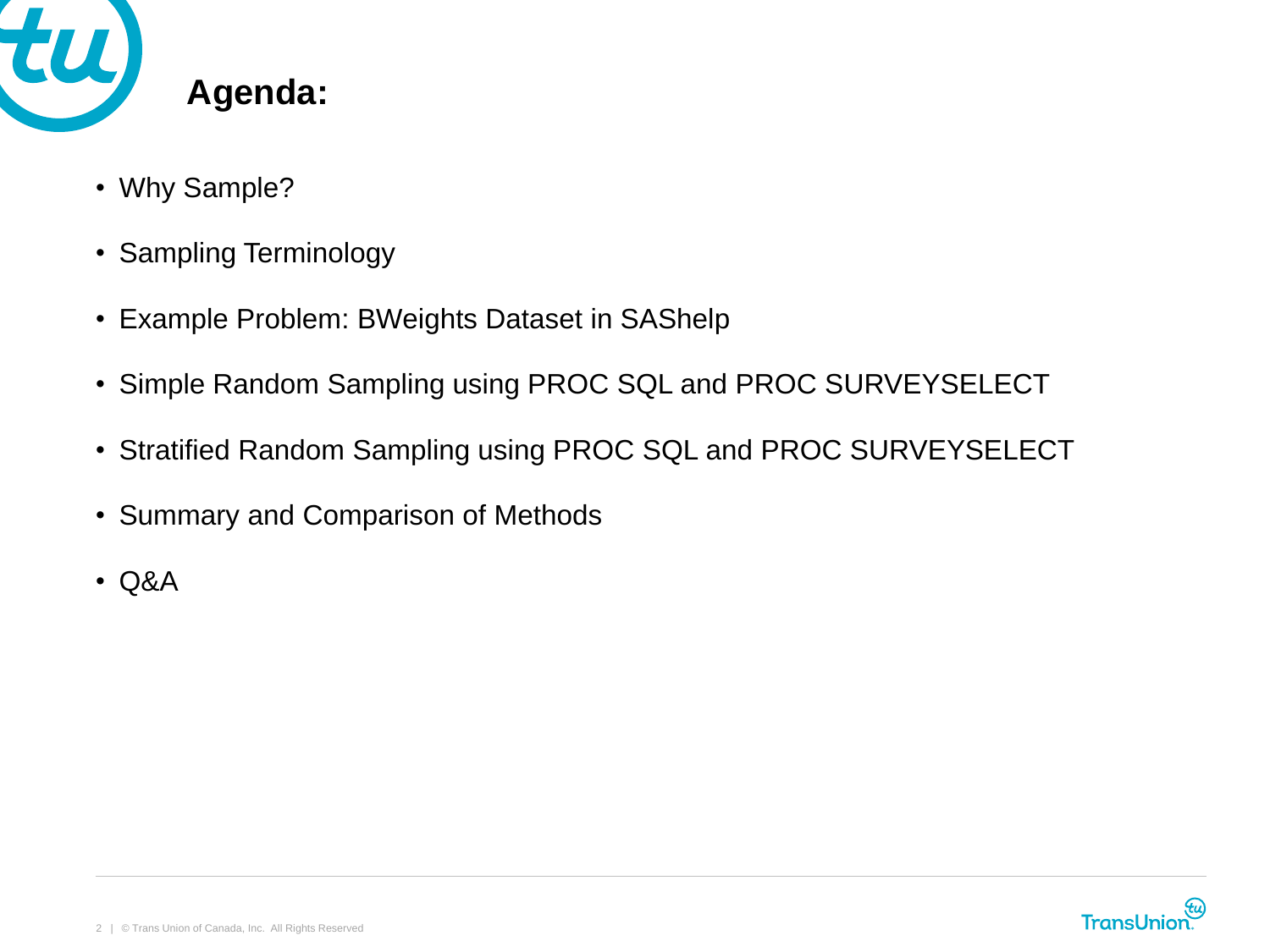



### **Not practical or not possible to have data on the entire population of interest**

• For example, determining the average height of men in North America

### **Computational and physical constraints**

• You may not have enough space to store such a large dataset

### **You can save time and money**

• Data requests are likely charged based on volume (e.g. Stats Canada)

### **Testing Purposes**

• For example, testing your program

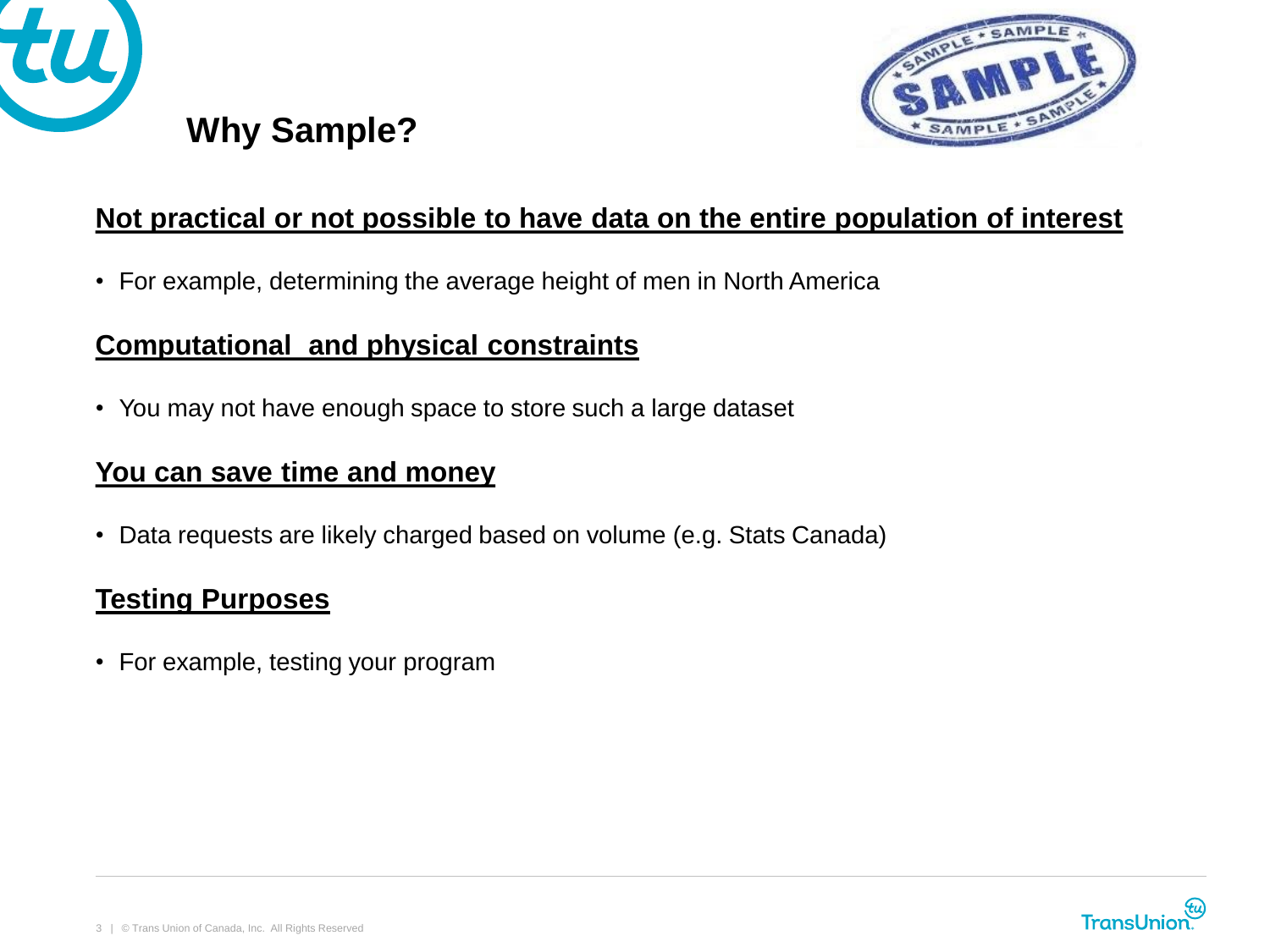

## **Sampling Terminology 101**

**SAMPLE—**a subset of the population

**SAMPLING—**the selection process used the extract the sample

**PROBABILITY SAMPLING—**a sampling method where each unit in the population is given a known probability of selection and a random mechanism is used to select specific units for the sample



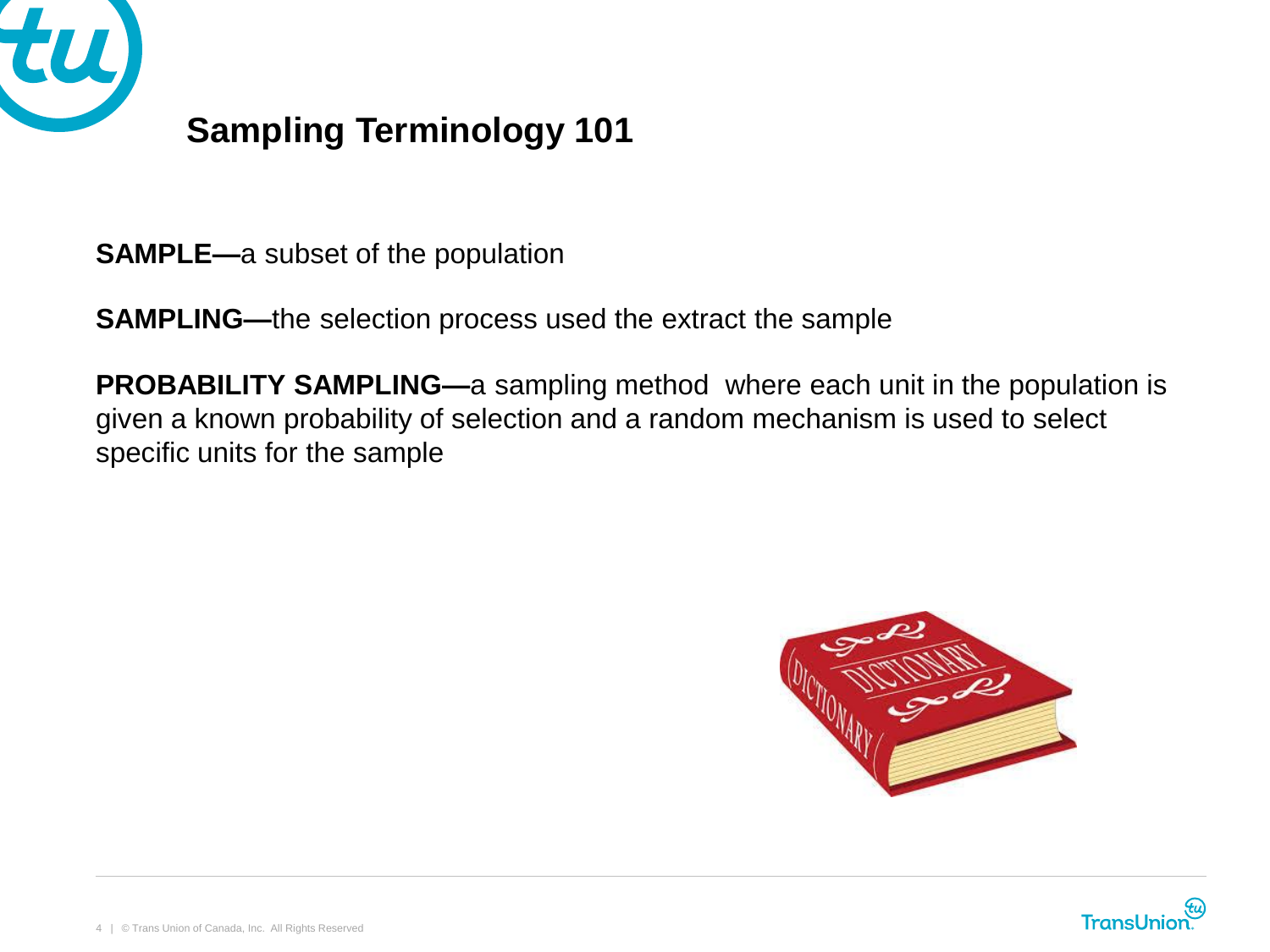

## **Sampling Terminology 102**



**SIMPLE RANDOM SAMPLING—**a sampling method where n units are randomly selected from a population of N units and every possible sample has an equal chance of being selected

**STRATIFIED RANDOM SAMPLING—**a sampling method where the population is first divided into mutually exclusive groups called **strata**, and simple random sampling is performed in each strata

**SYSTEMATIC SAMPLING—**a sampling method that lists the N members of the population, randomly selects a starting point, and selects every kth member of the list for inclusion in the sample, where k=N/n and n is the sample size

**CLUSTER SAMPLING—**a sampling method where the population is first divided into mutually exclusive groups called **clusters**, and simple random sampling is performed to select the clusters to be included in the sample

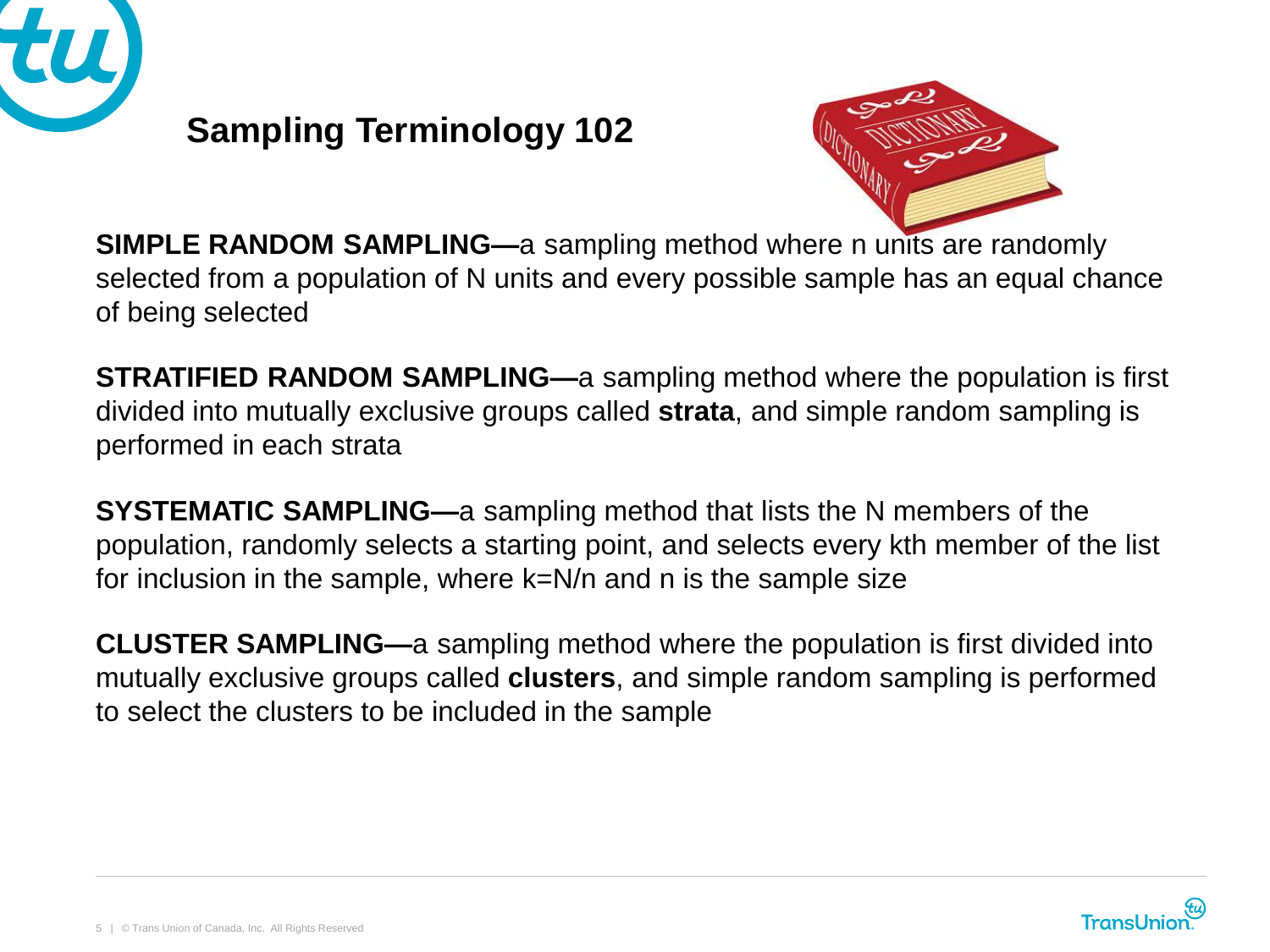

## **Example Problem: Bweight Dataset in SAShelp**

I will be using the data set **Bweight in the SAShelp Library** throughout this presentation.

- There are 50,000 observations
- The data is from the National Center for Health Statistics and record live, single births to mothers aged 18-45 in the United States in 1997 who were classified as black or white

|                           | weight | black | mamed | boy | mom_age | smoke | cigsper | m_wtgain | visit | ed |
|---------------------------|--------|-------|-------|-----|---------|-------|---------|----------|-------|----|
|                           | 4111   |       |       |     |         |       |         | $-16$    |       |    |
| $\sim$                    | 3997   |       |       |     |         |       |         |          |       |    |
| $\ddot{\phantom{1}}$<br>v | 3572   |       |       |     |         |       |         | -5       |       |    |
|                           | 1956   |       |       |     |         |       |         | -0       |       |    |
| м<br>v                    | 3515   |       |       |     |         |       |         | $-20$    |       |    |
| $\sim$<br>b               | 3757   |       |       |     |         |       |         | 0        |       |    |
|                           | 2977   |       |       |     |         |       |         |          |       |    |
| 8                         | 3884   |       |       |     |         |       |         |          |       |    |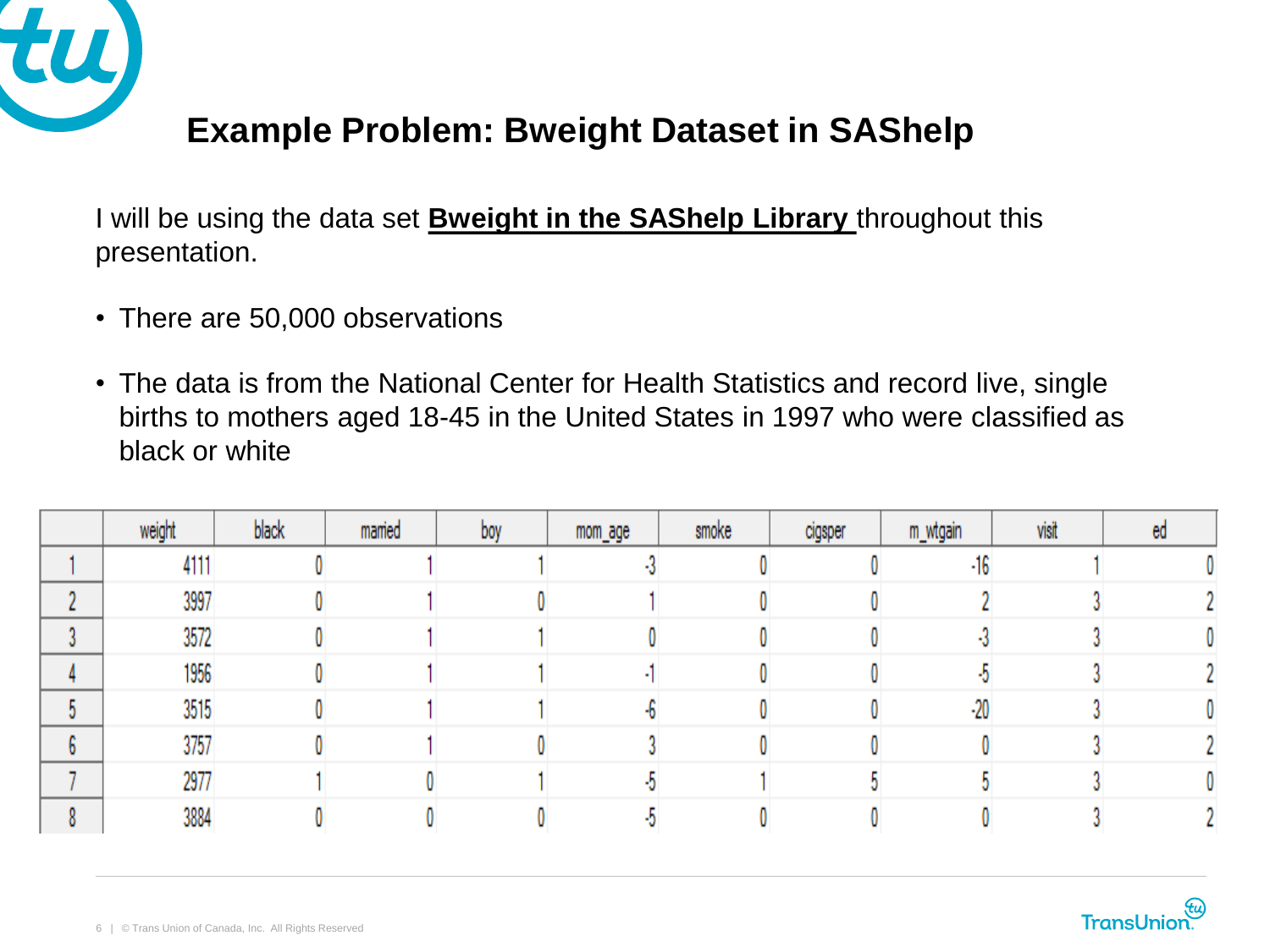



### **Our Goal**

Suppose that only 50,000 babies were born in the U.S. in 1997, thus we have data available on the entire population of interest. We want to measure:

- 1. The average birthweight of an American child in 1997
- 2. The average birthweight of an American female child and an American male child in 1997

#### **Sampling Methods to be Used**

- 1. Simple random sampling
- 2. Stratified random sampling

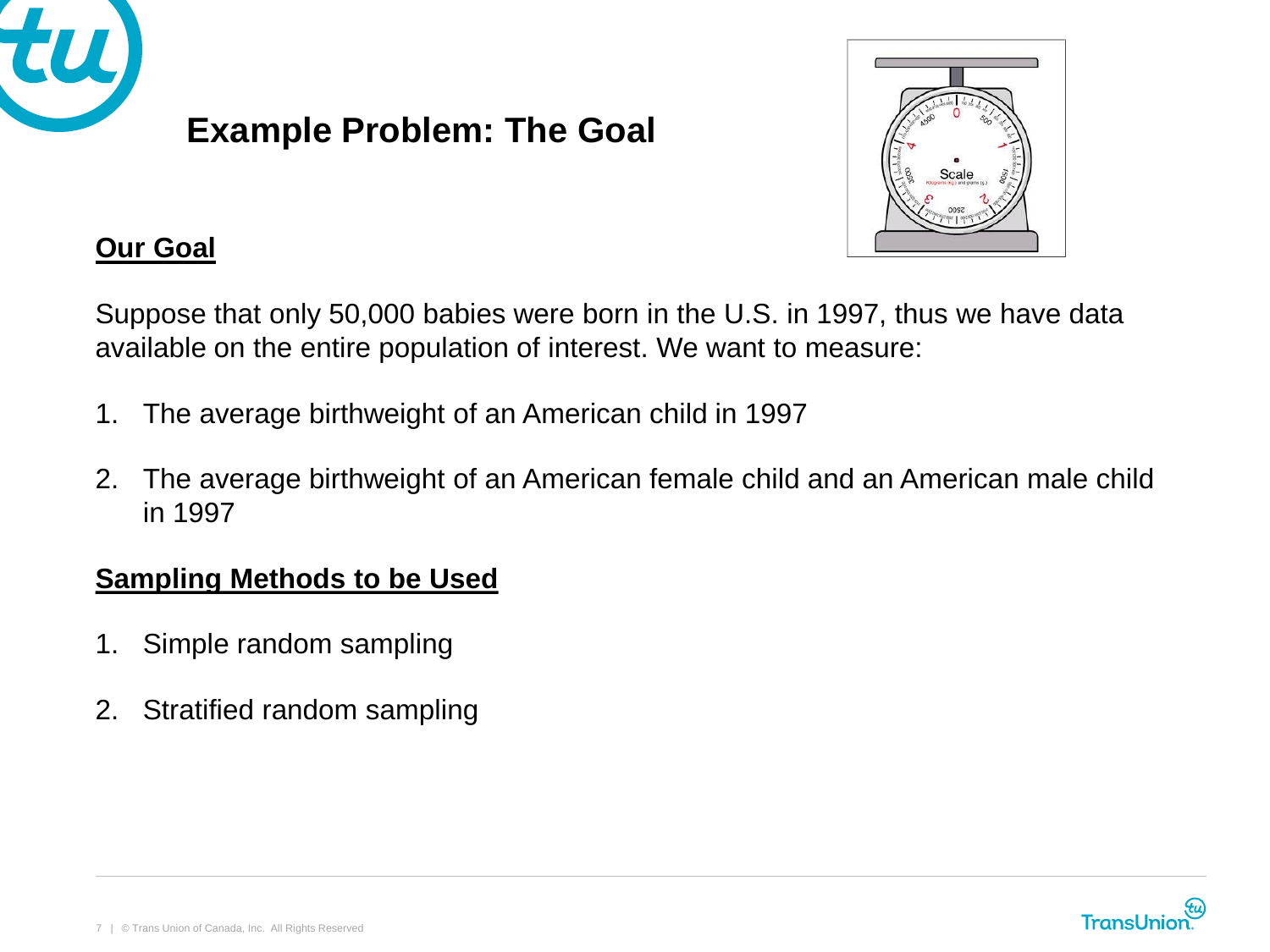

## **Example Problem: What if we Didn't Sample?**

Let's calculate the metrics of interest by using the entire population.



|         |         | true_average_weight   true_avg_male_weight   true_avg_female_weight |
|---------|---------|---------------------------------------------------------------------|
| 3370.76 | 3427-25 | 3310.56                                                             |

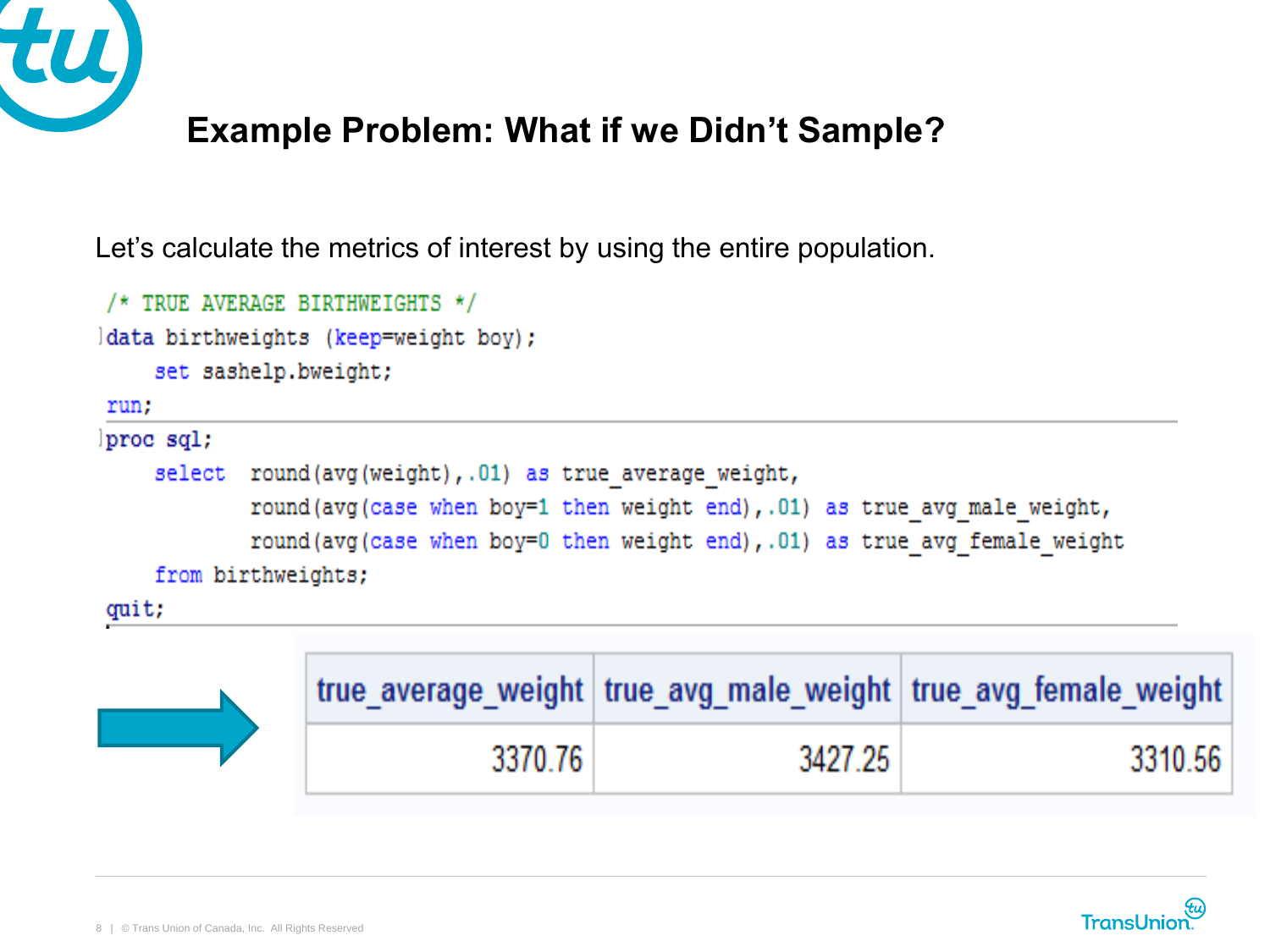



#### **What is it?**

A function that returns a pseudo-random number generated from the uniform (0,1) distribution.

#### **Syntax**

RANUNI*(seed*)

#### **Notes**

*Seed* can be any integer less than 2^(31) – 1 and is the initial starting point for the series of numbers generated by the function. The time on the computer clock is used as the seed if a non-positive integer is supplied or the value is left blank.

As an example, we expect RANUNI to give us a number between 0.25 and 0.5 approximately 25% of the time.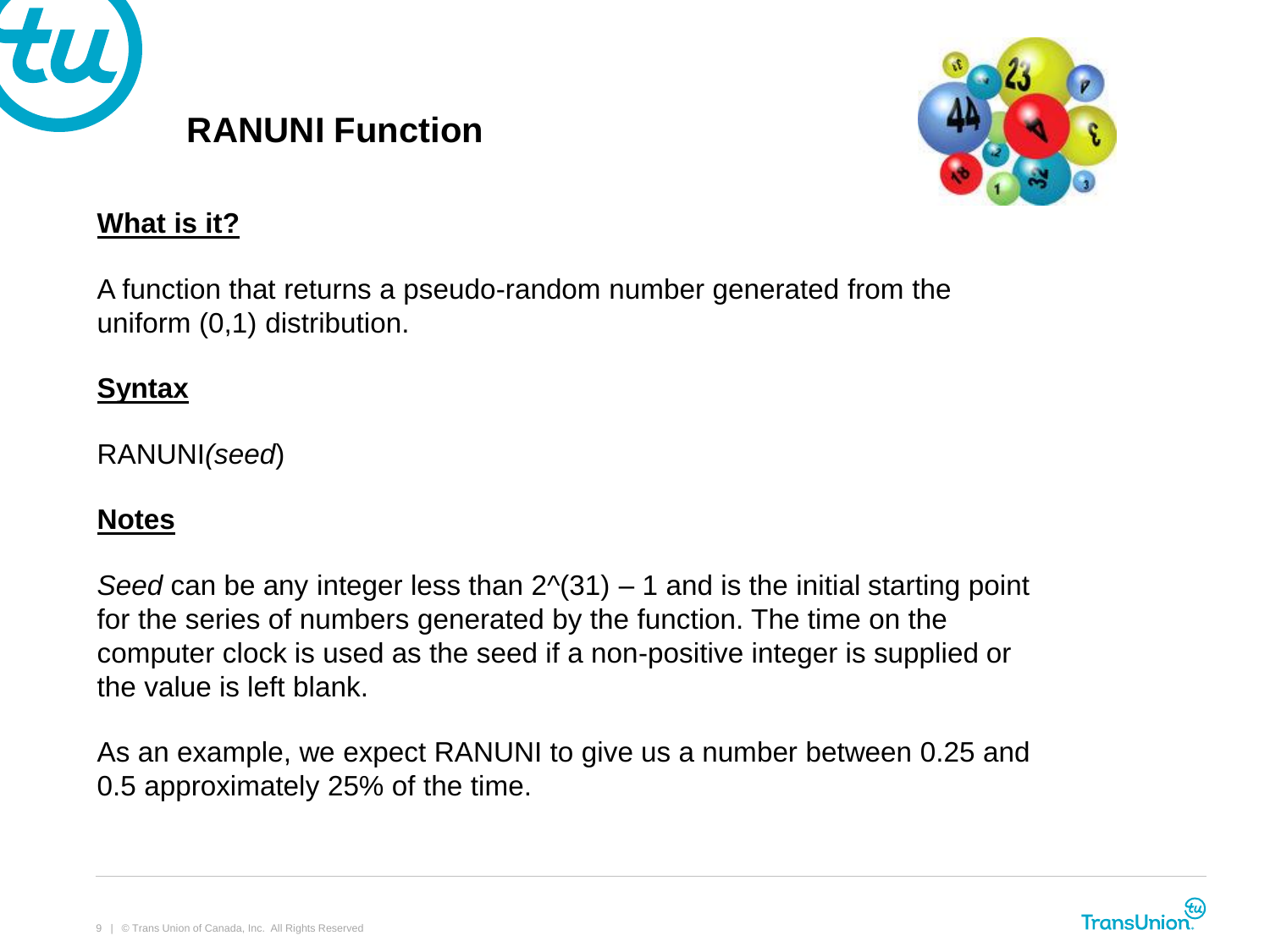

We'll do this in two ways:

- 1. Sample randomly a percentage of observations from the large dataset (10%)
- 2. Sample randomly a fixed number of observations from the large dataset (5,000)

In our case we know that both should give us about the sample size we want because we know the actual number of observations in the population.

Method (1) is very useful when we don't know on hand the observation count of the large dataset, but we know what proportion of observations we'd like to sample.



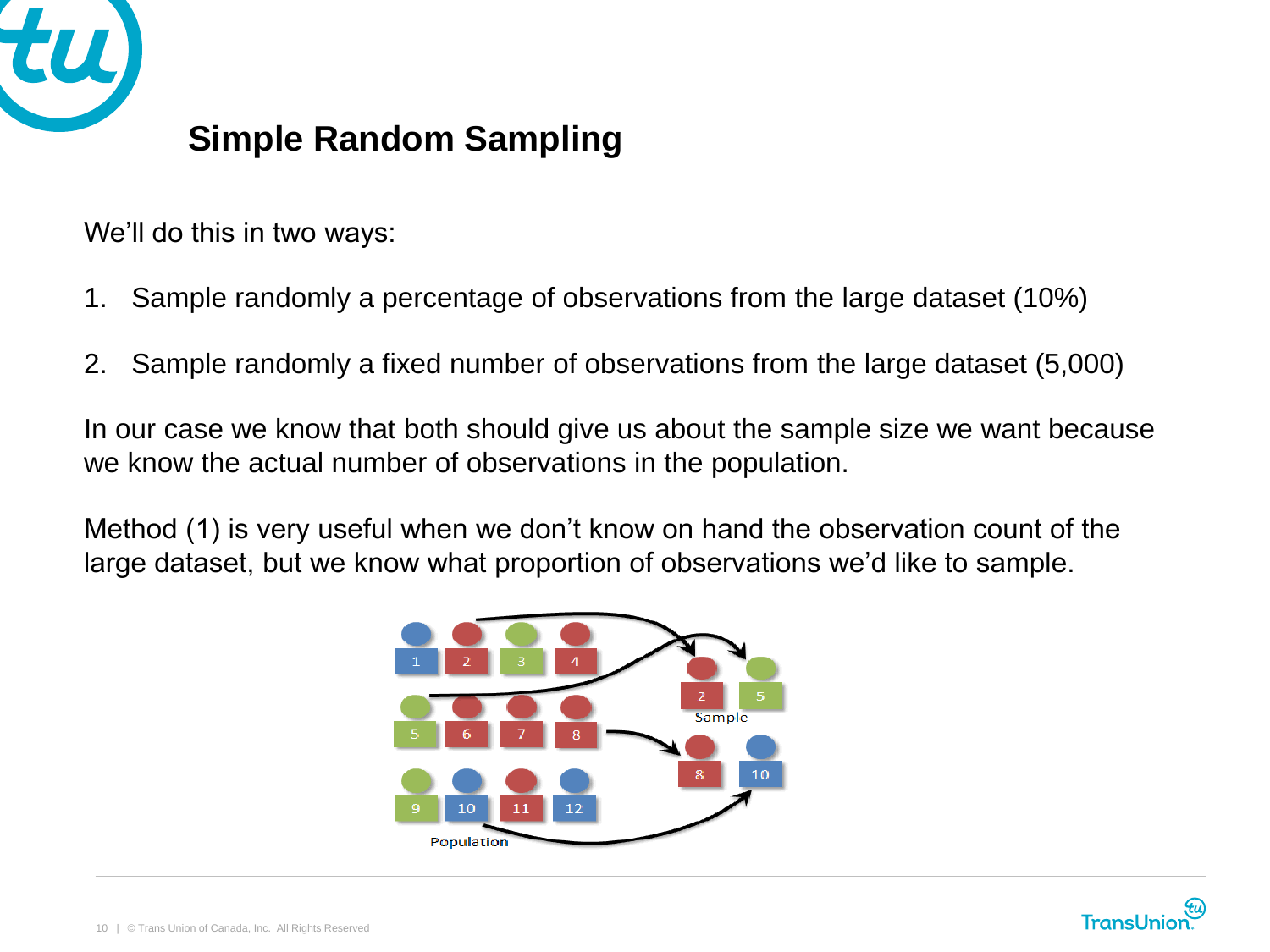

**Simple Random Sampling a % of the Population: PROC SQL**

```
/* SAMPLE APPROXIMATELY 10% OF OBSERVATIONS */
\Box proc sql;
     create table sql 10 pct sample as
     select *
     from birthweights
    Where ranuni(0) <0.1
 quit;
```
NOTE: Table WORK.SQL\_10\_PCT\_SAMPLE created, with 4953 rows and 2 columns.

Each time a record is considered for selection a random number between 0 and 1 is generated and if it falls in the range (0,0.1) the record is selected.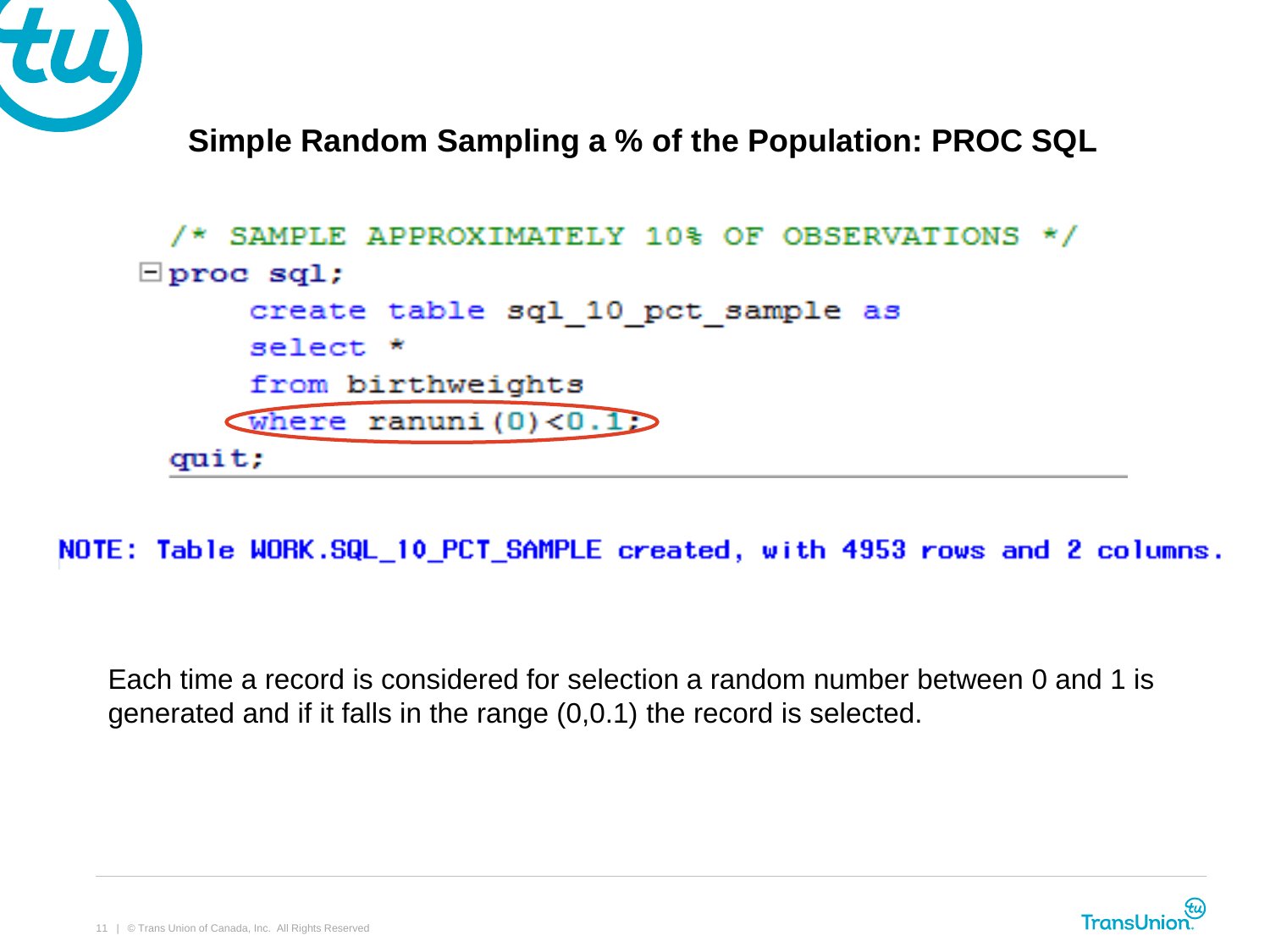

**Simple Random Sampling a % of the Population: PROC SQL**



| sql_pct_sample_average_weight   sql_pct_sample_m_weight   sql_pct_sample_f_weight |         |         |
|-----------------------------------------------------------------------------------|---------|---------|
| 3369.47                                                                           | 3435.31 | 3298.93 |

| <b>Actual Average</b> | <b>Actual Average Male</b> | <b>Actual Average</b> |  |
|-----------------------|----------------------------|-----------------------|--|
| Weight                | Weight                     | <b>Female Weight</b>  |  |
| 3370.76               | 3427.25                    | 3310.56               |  |

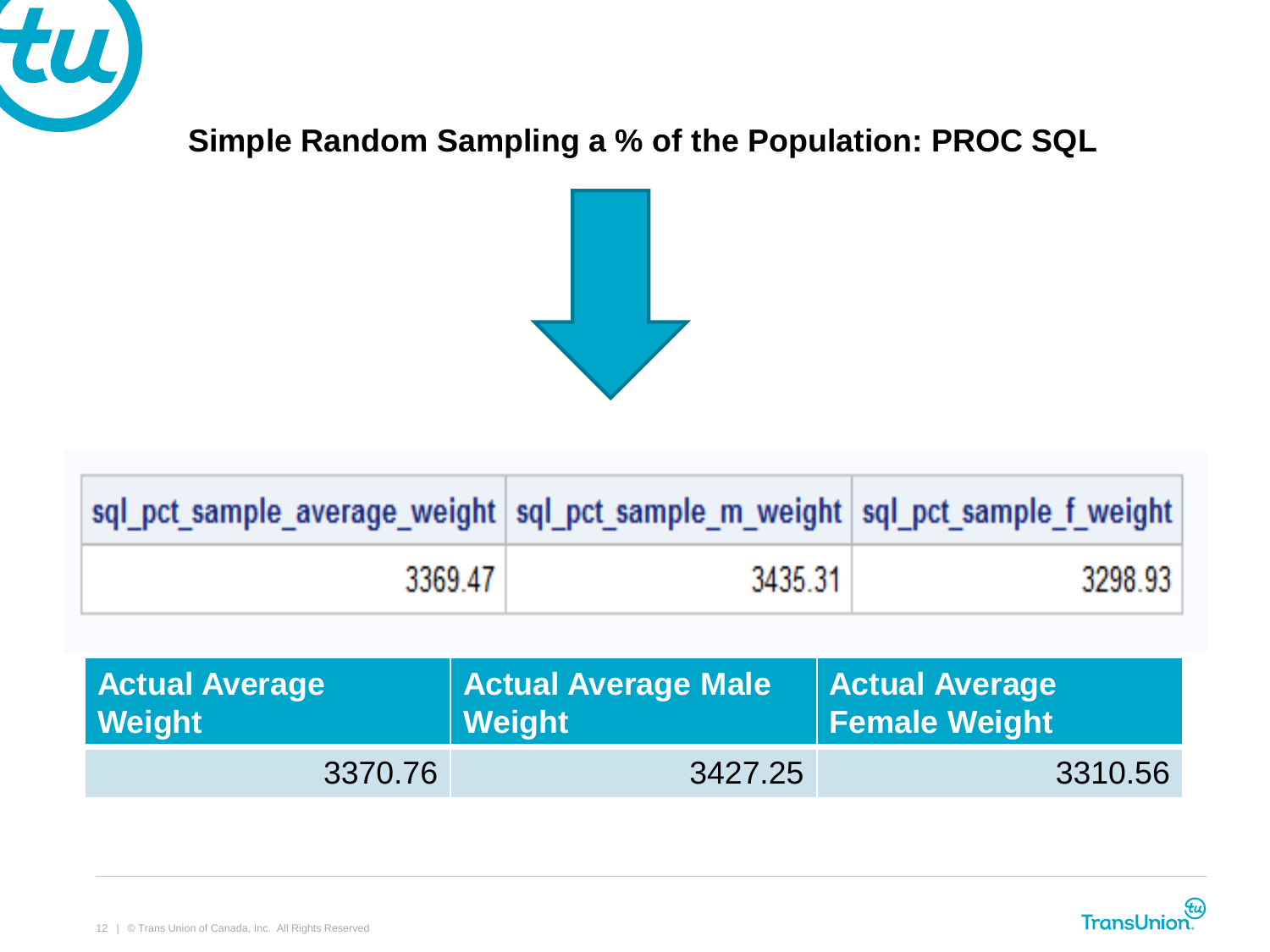

### **Simple Random Sampling a Fixed Number of Observations: PROC SQL**

We use the OUTOBS and ORDERBY statements to sample an exact amount of observations from our large dataset.

```
/* SAMPLE EXACTLY 5,000 OBSERVATIONS */\Boxproc sql \omegatobs=5000;
      create table sql 5000 sample as
      select *
      from birthweights
     \sqrt{ order by ranuni(0);
 quit;
```
NOTE: The query as specified involves ordering by an item that doesn't appear in its SELECT clause. WARNING: Statement terminated early due to OUTOBS=5000 option. NOTE: Table WORK.SQL\_5000\_SAMPLE created, with 5000 rows and 2 columns.

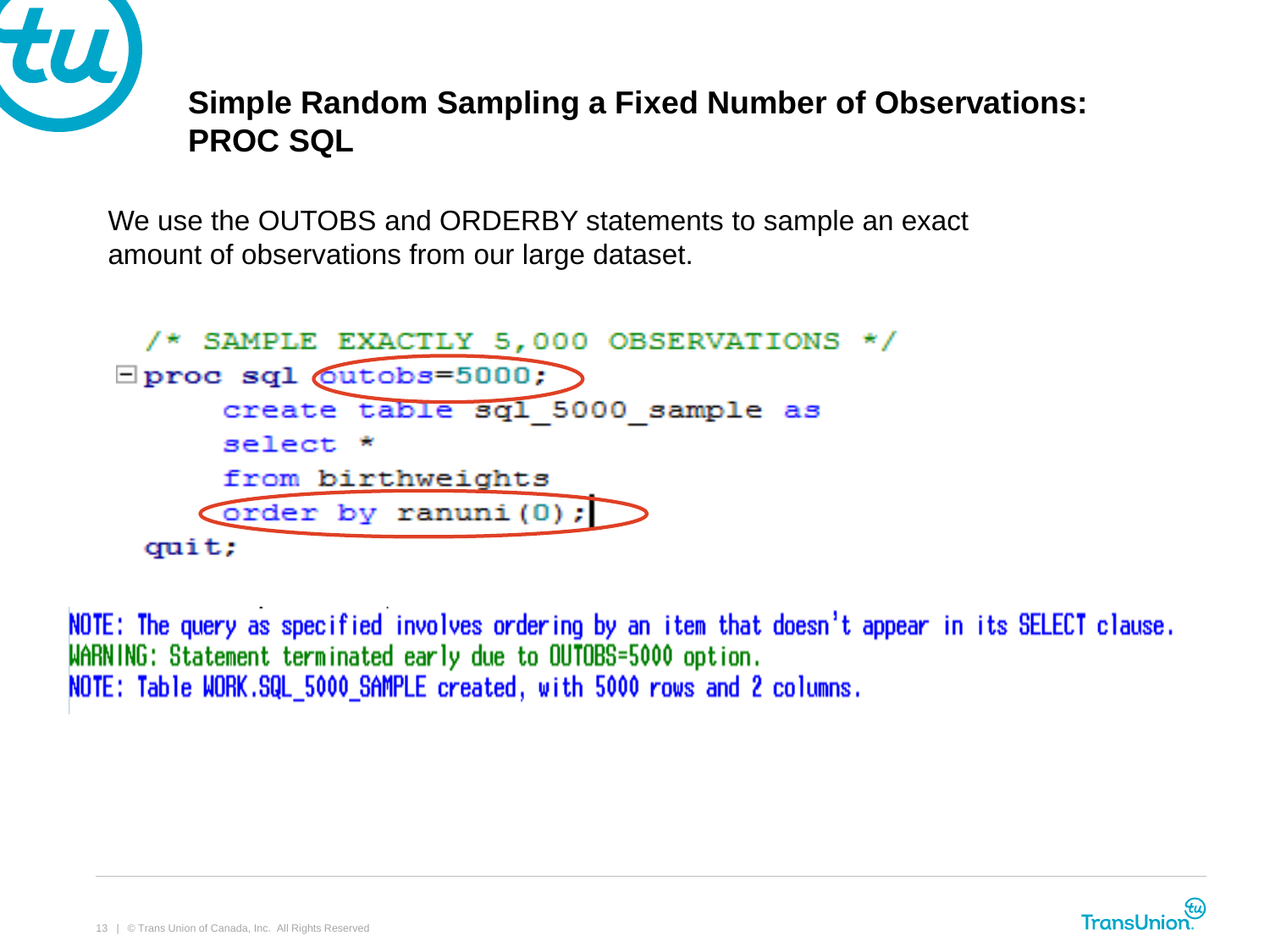

**Simple Random Sampling a Fixed Number of Observations: PROC SQL**



| sql_5000_sample_average_weight  sql_5000_sample_m_weight  sql_5000_sample_f_weight |        |         |
|------------------------------------------------------------------------------------|--------|---------|
| 3378.84                                                                            | 3438.5 | 3314.15 |

| <b>Actual Average</b> | <b>Actual Average Male</b> | <b>Actual Average</b> |  |
|-----------------------|----------------------------|-----------------------|--|
| <b>Weight</b>         | Weight                     | <b>Female Weight</b>  |  |
| 3370.76               | 3427.25                    | 3310.56               |  |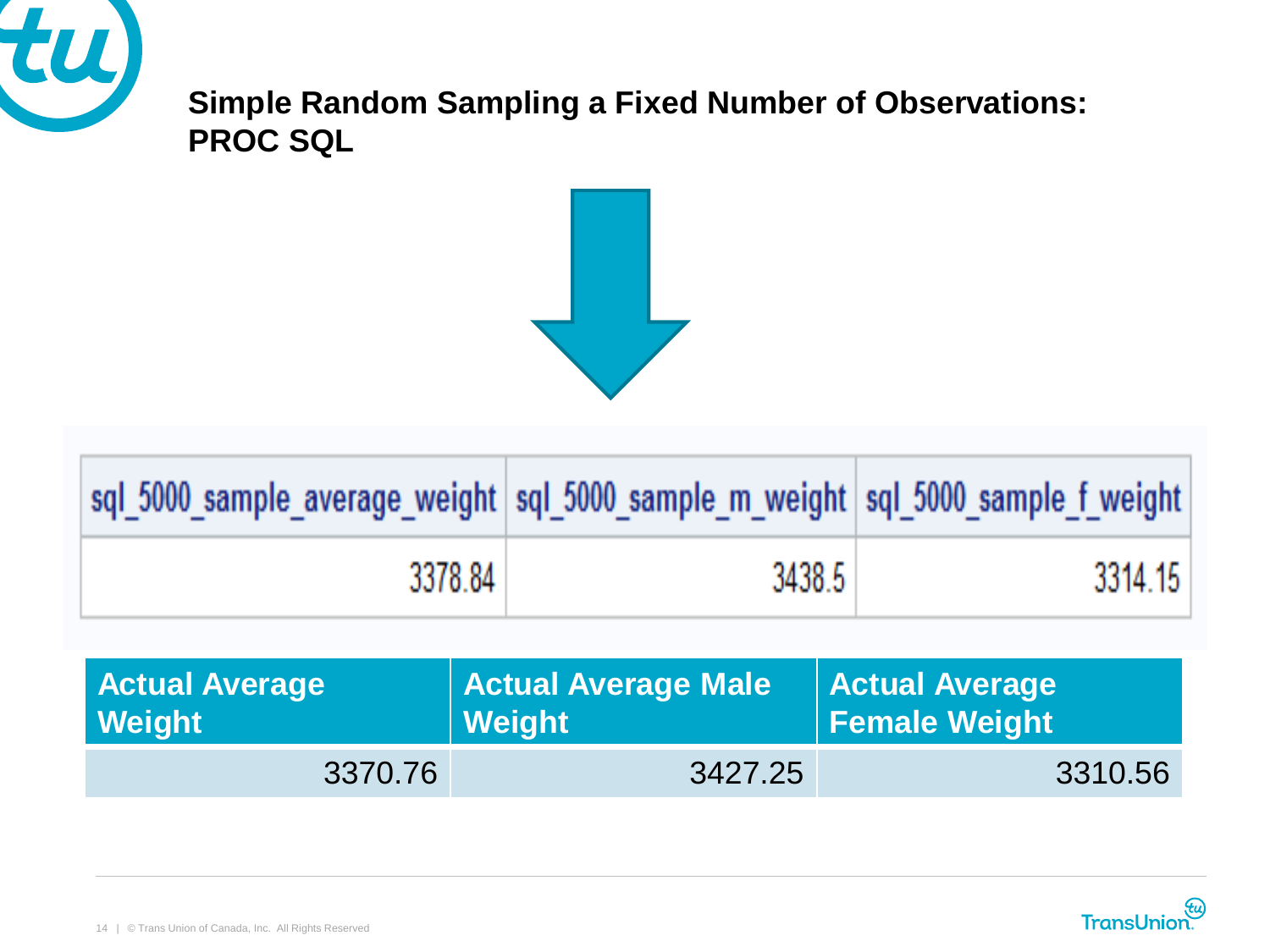

A procedure that provides a variety of methods for choosing probability-based random samples, including simple random sampling, stratified random sampling, and systematic random sampling.

### **Syntax**

PROC SURVEYSELECT *options ; optional statements;* RUN;



#### **Notes**

Some of the options we will utilize in the PROC SURVEYSELECT statement are:

- 1. DATA=, the input dataset
- 2. OUT=, the output dataset
- 3. METHOD=, the selection method (SRS is default if not specified)
- 4. SAMPSIZE=, the number of observations to select for the sample
- 5. SAMPRATE=, the proportion of observations to select for the sample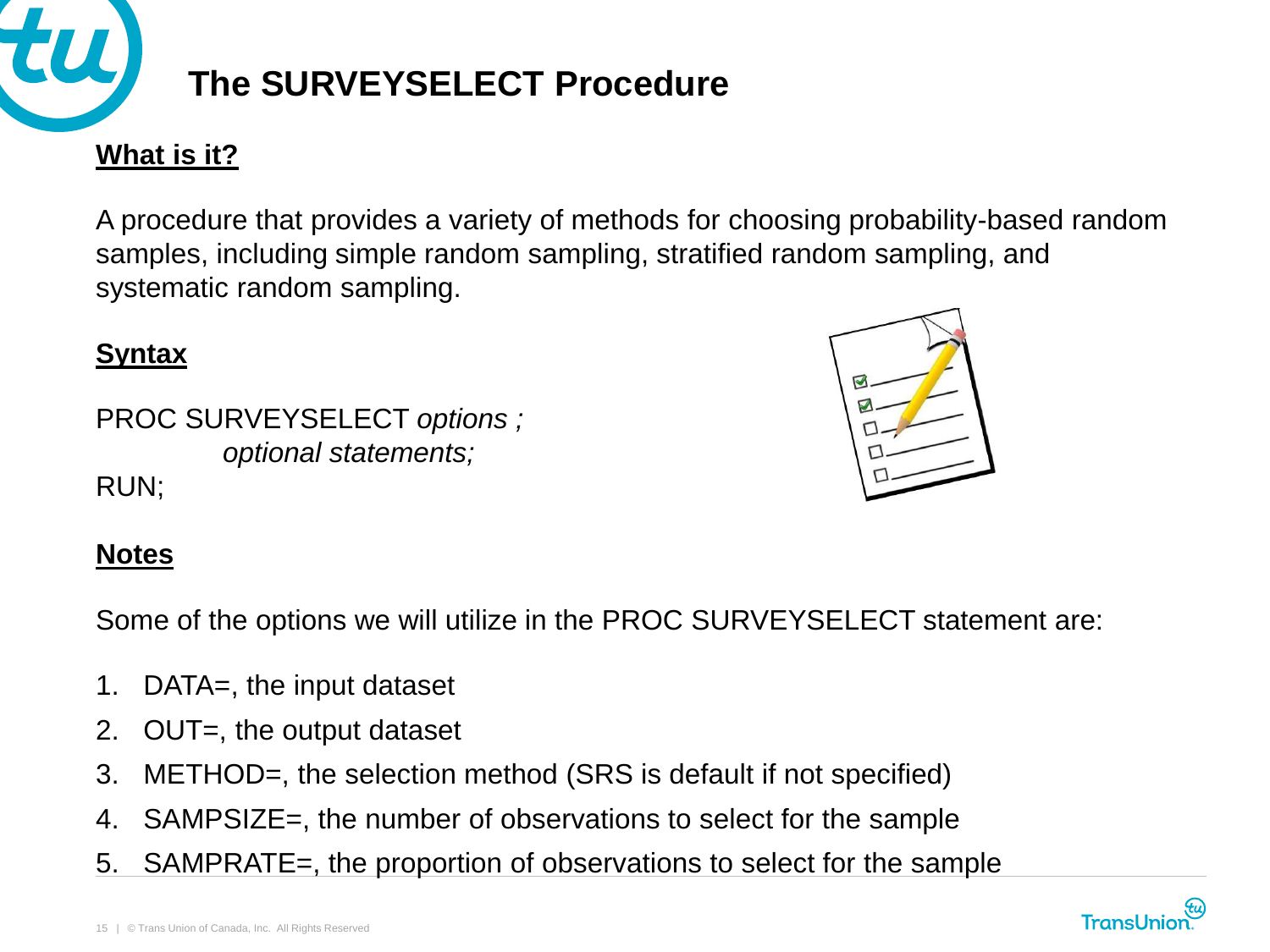

**Simple Random Sampling a % of the Population: PROC SURVEYSELECT**

```
/* SAMPLE 10% OF OBSERVATIONS WITH PROC SURVEY SELECT */
□ proc surveyselect data=birthweights
     out=proc ss 10pct sample
     method=srs
     samprate=0.1;
```

```
run;
```

| The SAS System               |                                              |                                           |     |  |
|------------------------------|----------------------------------------------|-------------------------------------------|-----|--|
|                              |                                              | <b>The SURVEYSELECT Procedure</b>         |     |  |
|                              |                                              | Selection Method   Simple Random Sampling |     |  |
|                              | <b>BIRTHWEIGHTS</b><br><b>Input Data Set</b> |                                           |     |  |
|                              | 709581001<br><b>Random Number Seed</b>       |                                           |     |  |
|                              | <b>Sampling Rate</b>                         |                                           | 0.1 |  |
|                              | <b>Sample Size</b>                           | 5000                                      |     |  |
| <b>Selection Probability</b> |                                              |                                           | 0.1 |  |
|                              | <b>Sampling Weight</b>                       |                                           | 10  |  |
|                              | <b>Output Data Set</b>                       | PROC SS 10PCT SAMPLE                      |     |  |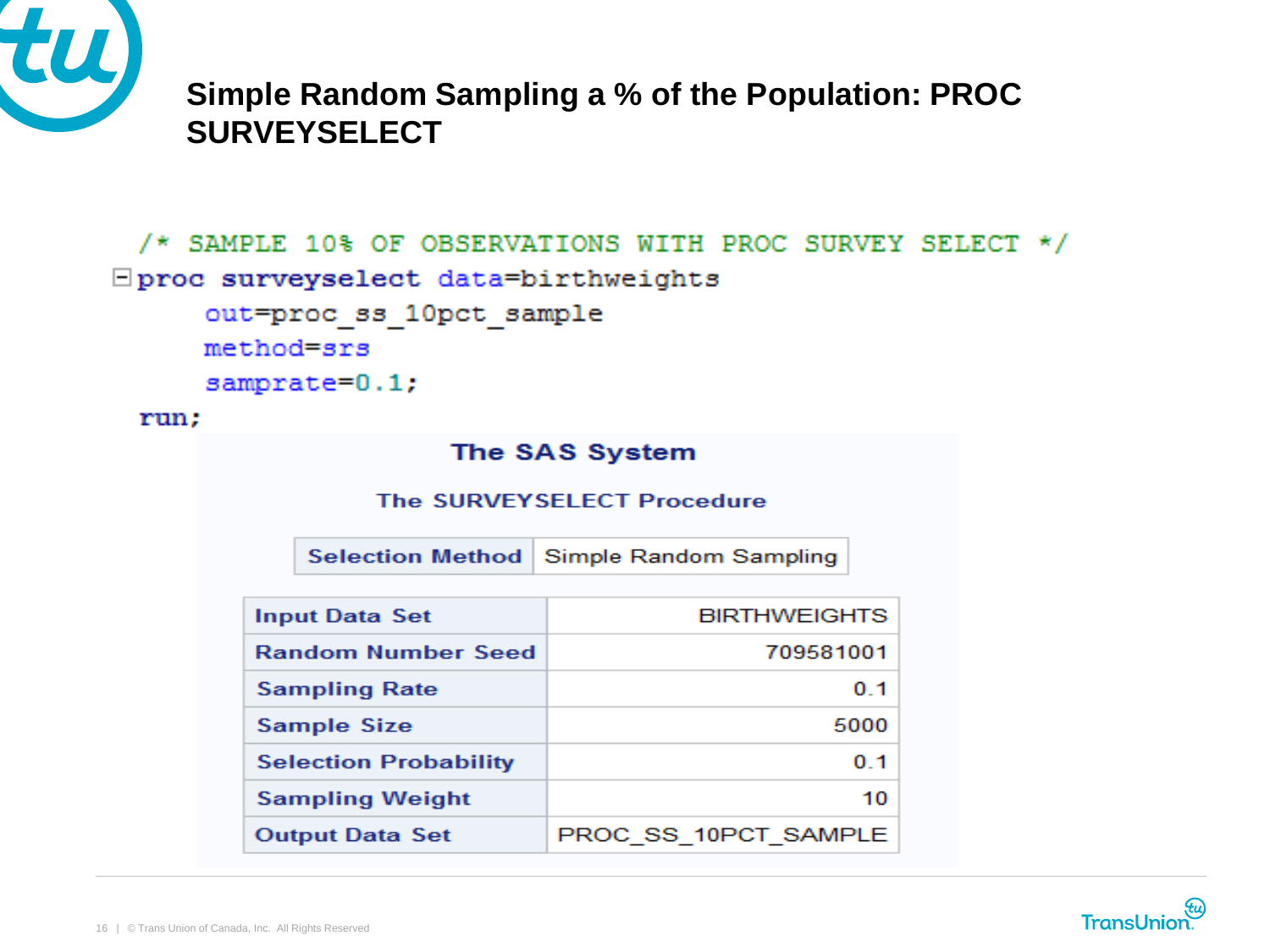

### **Simple Random Sampling a % of the Population: PROC SURVEYSELECT**



| SS_10pct_sample_average_weight   SS_pct_sample_m_weight   SS_pct_sample_f_weight |         |         |
|----------------------------------------------------------------------------------|---------|---------|
| 3364.03                                                                          | 3413.81 | 3308.31 |

| <b>Actual Average</b> | <b>Actual Average Male</b> | <b>Actual Average</b> |  |
|-----------------------|----------------------------|-----------------------|--|
| Weight                | ∣ Weight ∣                 | <b>Female Weight</b>  |  |
| 3370.76               | 3427.25                    | 3310.56               |  |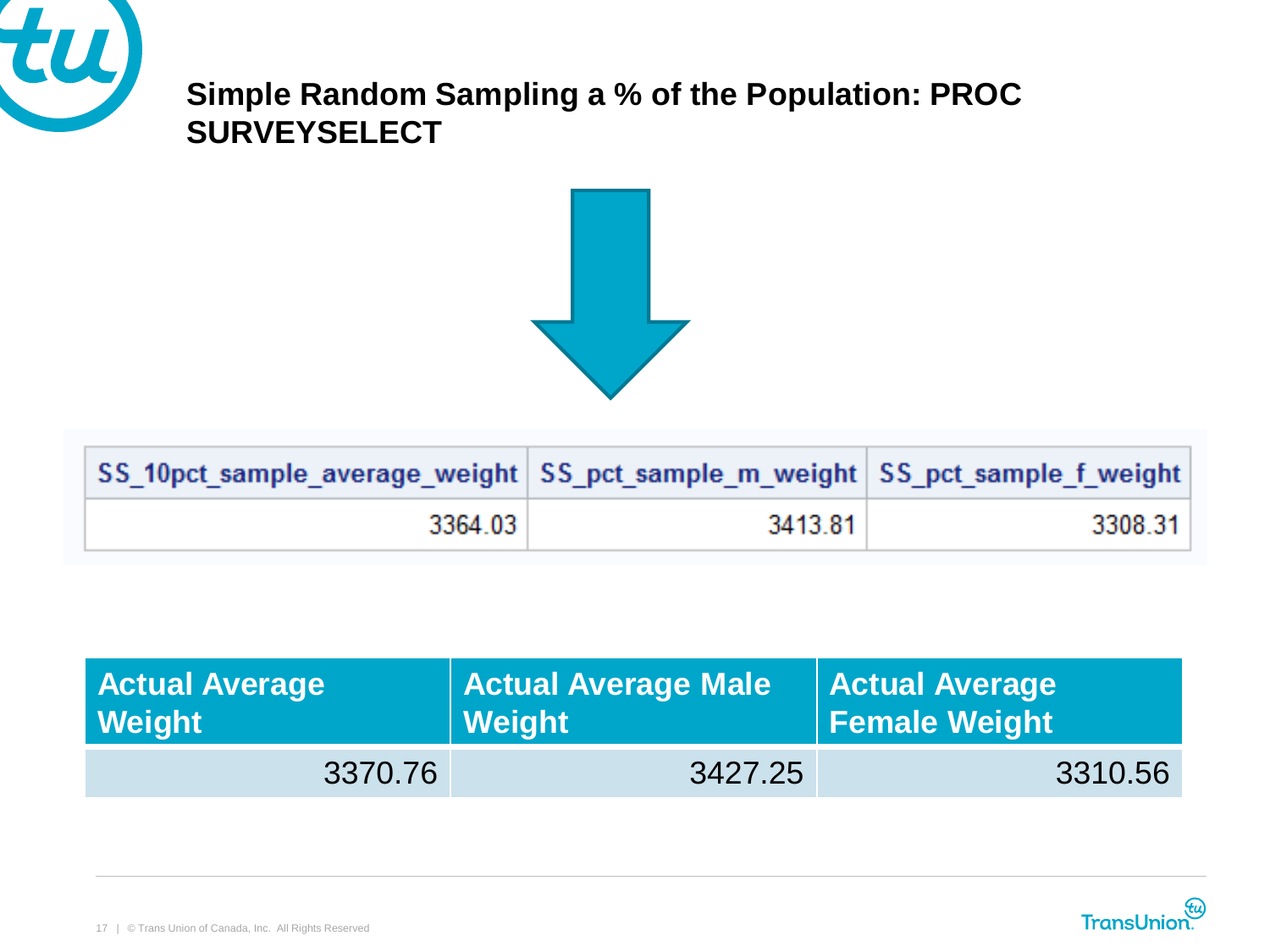

### **Simple Random Sampling a Fixed Number of Observations: PROC SURVEYSELECT**

```
/* SAMPLE EXACTLY 5,000 OBSERVATIONS WITH PROC SURVEYSELECT */
proc surveyselect data=birthweights
    out=proc ss 5000 sample
    method=srs
    sampsize=5000;
run;
```
#### **The SAS System**

#### The SURVEYSELECT Procedure

| <b>Input Data Set</b>        | <b>BIRTHWEIGHTS</b> |
|------------------------------|---------------------|
| <b>Random Number Seed</b>    | 222695001           |
| <b>Sample Size</b>           | 5000                |
| <b>Selection Probability</b> | 0 <sub>1</sub>      |
| <b>Sampling Weight</b>       |                     |
| <b>Output Data Set</b>       | PROC SS 5000 SAMPLE |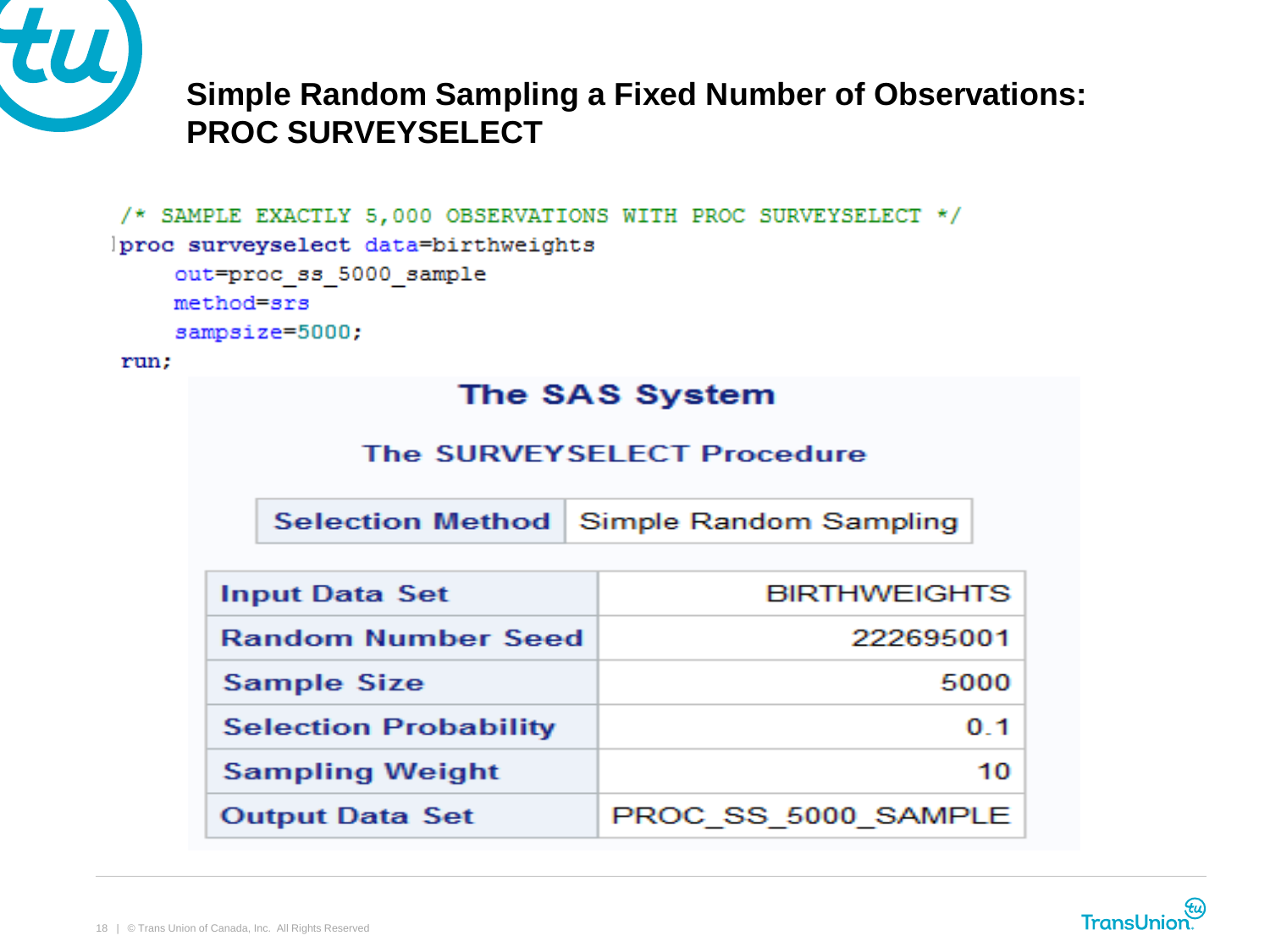

### **Simple Random Sampling a Fixed Number of Observations: PROC SURVEYSELECT**



| │SS_5000_sample_average_weight│SS_5000_sample_m_weight│SS_5000_sample_f_weight│ |         |         |
|---------------------------------------------------------------------------------|---------|---------|
| 3375.37                                                                         | 3430.73 | 3313.87 |

| <b>Actual Average</b> | <b>Actual Average Male</b> | <b>Actual Average</b> |  |
|-----------------------|----------------------------|-----------------------|--|
| Weight                | <b>Weight</b>              |                       |  |
| 3370.76               | 3427.25                    | 3310.56               |  |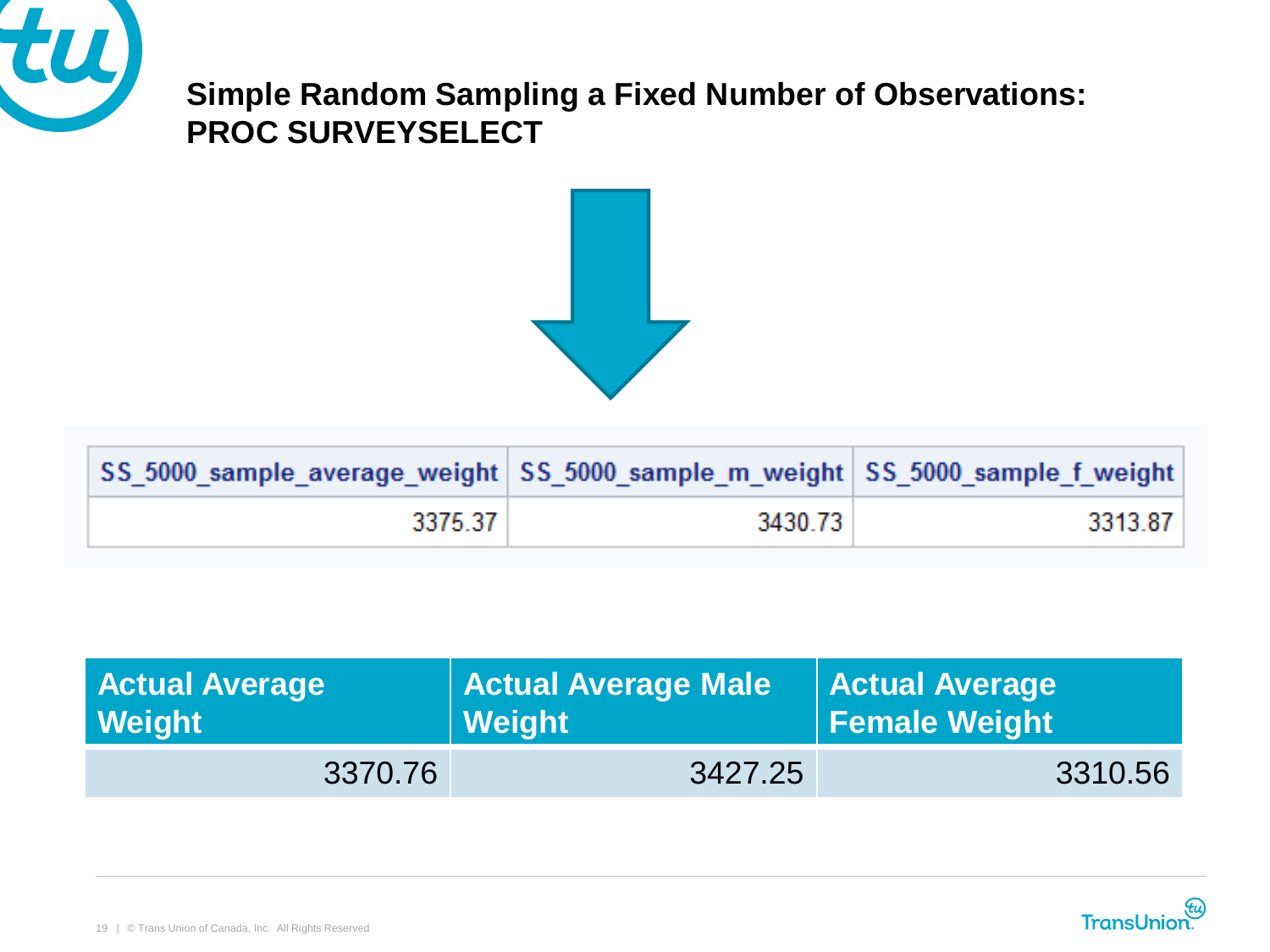

## **Stratified Random Sampling : PROC SQL**

```
/* SAMPLE 2500 FEMALES USING PROC SQL */
\Boxproc sql outobs=2500;
     create table sql F 2500 sample as
     select *
     from birthweights
    where boy=0
     order by ranuni(0);
 quit;
 /* SAMPLE 2500 MALES USING PROC SQL */
□ proc sql outobs=2500;
     create table sql M 2500 sample as
     select *
     from birthweights
    where boy=1
     order by ranuni (0);
 quit;/* APPEND DATASETS */\Boxproc sql;
     create table sql strat sample as
     select *
     from sql F 2500 sample
     union corresponding all (select * from sql M 2500 sample);
 quit;
```
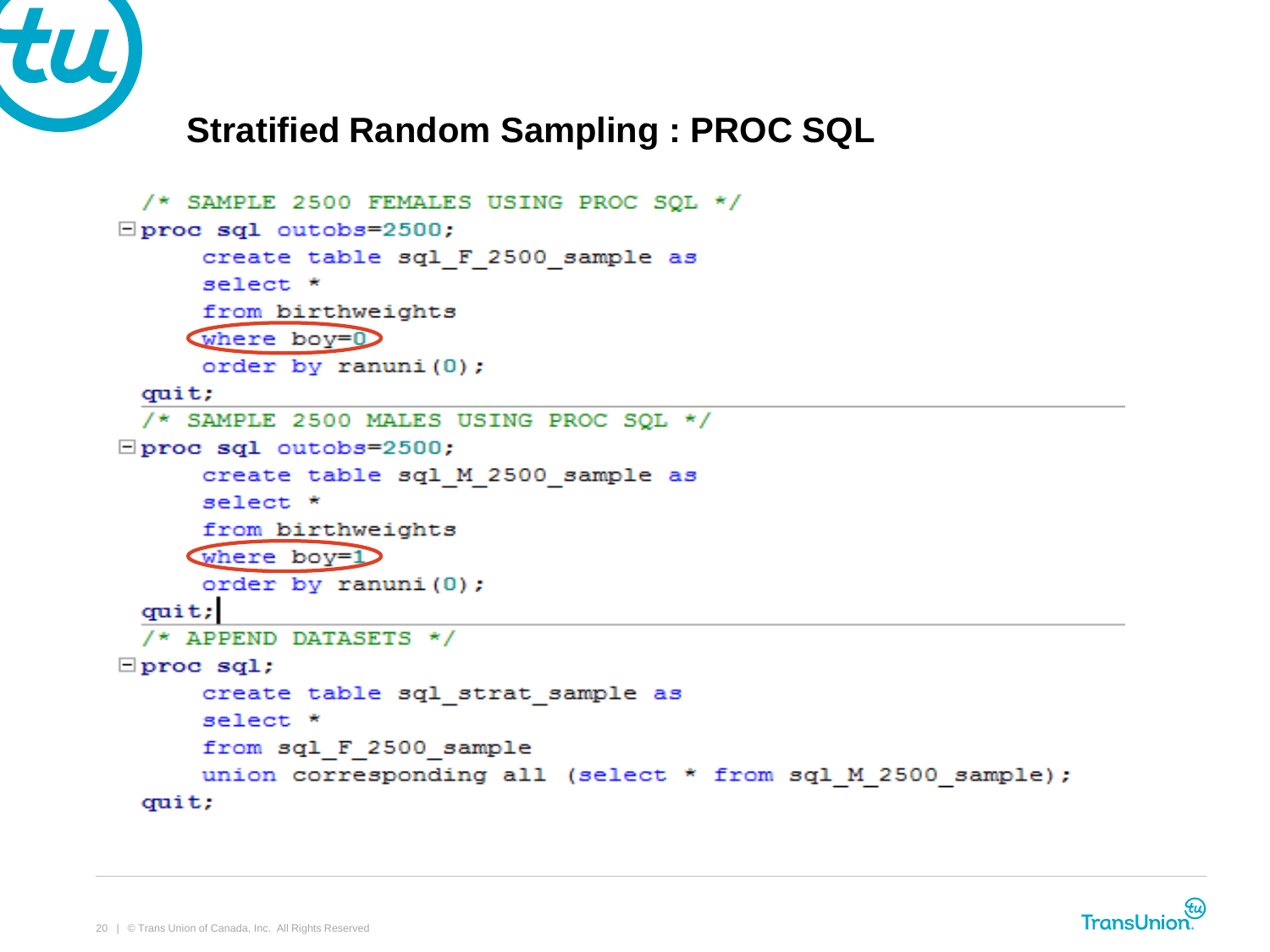

## **Stratified Random Sampling : PROC SQL**



| ∣sql_strat_sample_average_weight   sql_strat_sample_m_weight   sql_strat_sample_f_weight |         |         |
|------------------------------------------------------------------------------------------|---------|---------|
| 3365.66                                                                                  | 3422.18 | 3309.14 |

| <b>Actual Average</b> | <b>Actual Average Male</b> | <b>Actual Average</b> |  |
|-----------------------|----------------------------|-----------------------|--|
| Weight                | Weight                     | Female Weight         |  |
| 3370.76               | 3427.25                    | 3310.56               |  |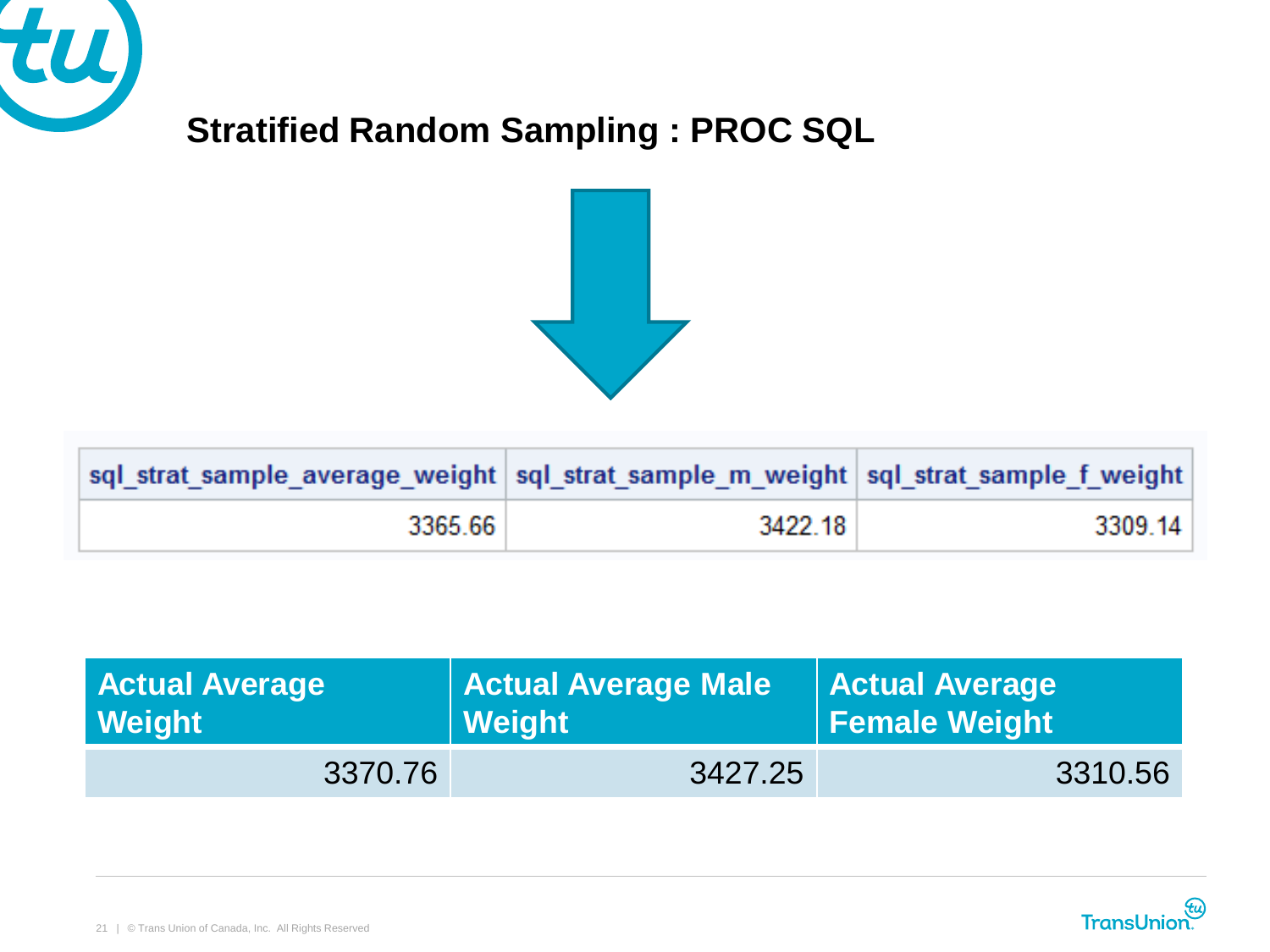

### **Stratified Random Sampling : PROC SQL !**

Q: What is the potential problem with what we've done here?

We sampled an equal amount from each strata and/or assumed that the population is 50/50.

|         | male proportion female proportion |
|---------|-----------------------------------|
| 0.51584 | 0.48416                           |

In this case it is a pretty reasonable assumption, but in general we cannot just sample equal amounts from each strata and assume it is representative of the population.

Examples:

- 1. Estimating average credit card balance in Canada, stratifying by province
- 2. Estimating the average number of hours worked per week in a company, stratifying by department

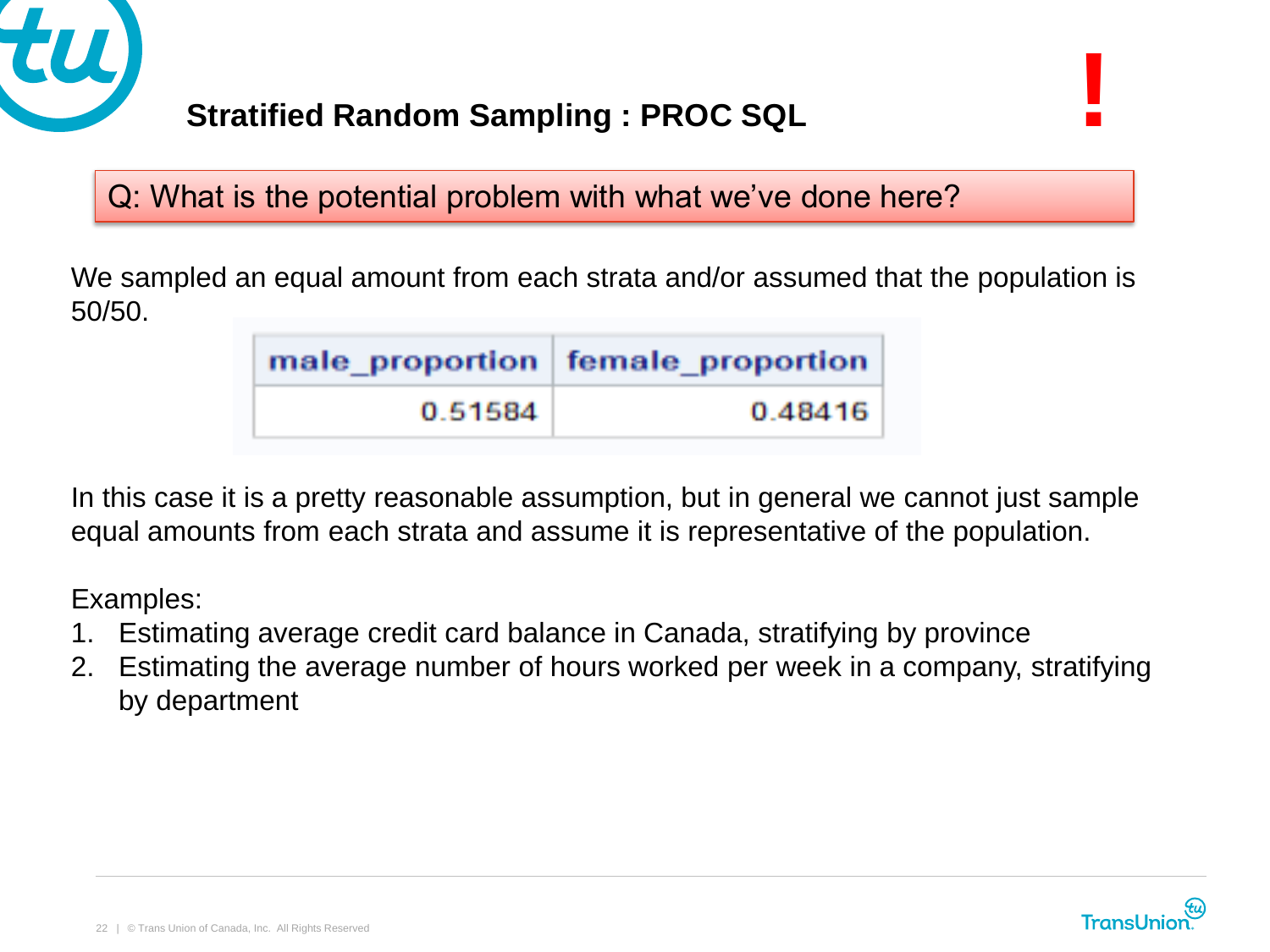

### **Stratified Random Sampling with Proportional Allocation: PROC SURVEYSELECT**

**PROPORTIONAL ALLOCATION** allocates the total sample size amongst the strata using their proportion in the actual population, improving representativeness

In our case, based on the true proportion of males and females in the population, for a sample of 5000 we should select 2579 males and 2421 females.

```
/* STRATIFIED SAMPLING WITH PROC SURVEYSELECT */
\existsproc sort data=birthweights;
     by boy;
 run;
Iproc surveyselect data=birthweights
     out=ss strat sample
```

```
method=srs
sampsize=5000;
strata boy / alloc=prop;
```
Quirk Alert!

PROC SURVEYSELECT expects the dataset to be sorted by the strata variable(s).



run;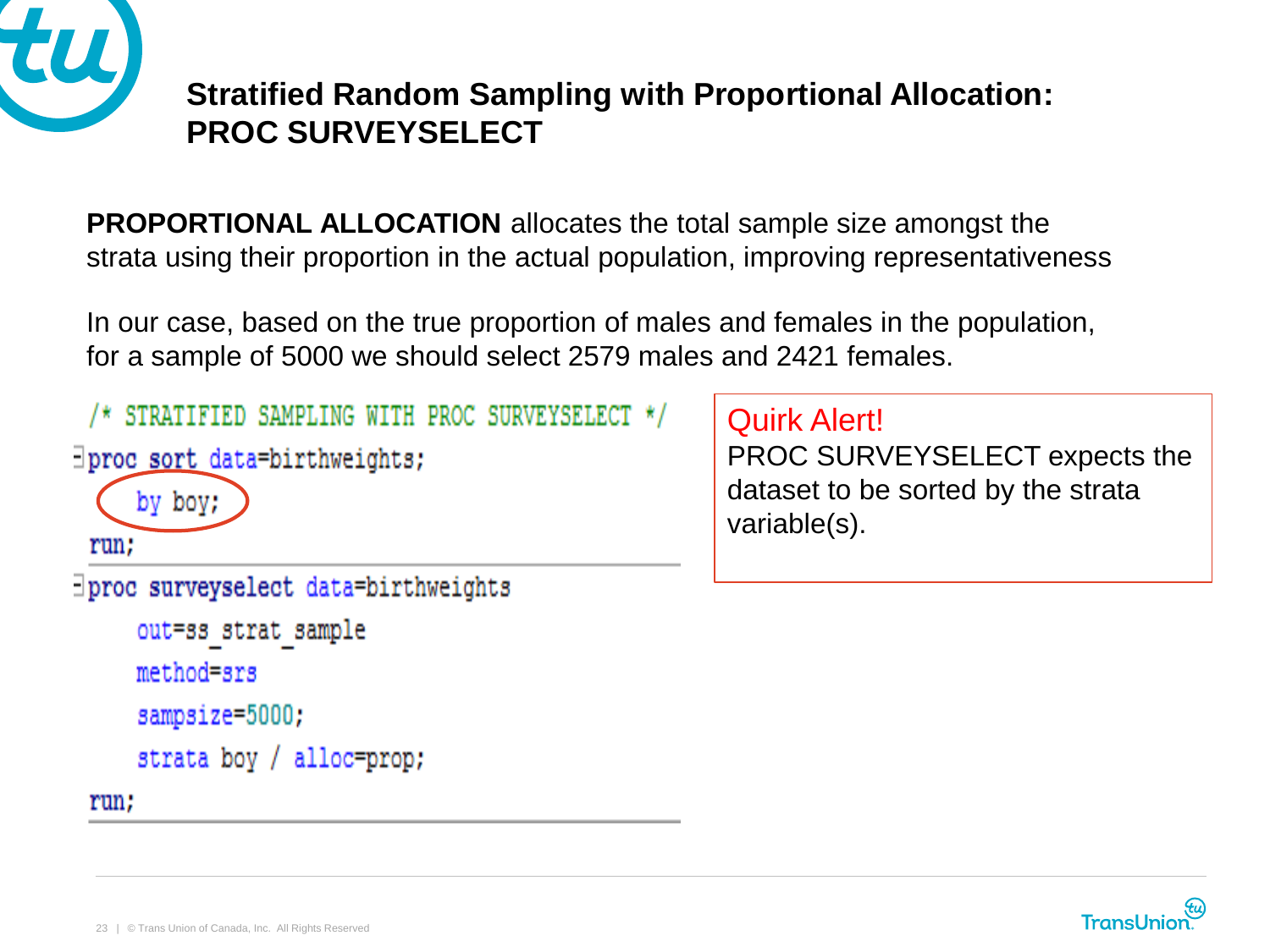

### **Stratified Random Sampling with Proportional Allocation: PROC SURVEYSELECT**

#### **The SURVEYSELECT Procedure**

| <b>Selection Method</b>                              |     | Simple Random Sampling |  |
|------------------------------------------------------|-----|------------------------|--|
| <b>Strata Variable</b>                               | boy |                        |  |
| <b>Allocation</b>                                    |     | Proportional           |  |
| <b>Input Data Set</b>                                |     | <b>BIRTHWEIGHTS</b>    |  |
| <b>Random Number Seed</b><br><b>Number of Strata</b> |     | 421477000<br>2         |  |
|                                                      |     |                        |  |
| <b>Output Data Set</b>                               |     | <b>SS_STRAT_SAMPLE</b> |  |

| boy | weight | <b>Total Number</b><br>of Sampling<br>Units | Allocation<br>Proportion | Sample Size | Actual<br>Proportion of<br>Total Sample<br>Size | Probability of<br>Selection      | Sampling<br>Weight |
|-----|--------|---------------------------------------------|--------------------------|-------------|-------------------------------------------------|----------------------------------|--------------------|
|     | 3629   | 24208                                       | 0.48416                  | 2421        |                                                 | 0.4842 0.1000082617 9.9991738951 |                    |
|     | 2783   | 24208                                       | 0.48416                  | 2421        |                                                 | 0.4842 0.1000082617 9.9991738951 |                    |
|     | 3402   | 24208                                       | 0.48416                  | 2421        |                                                 | 0.4842 0.1000082617 9.9991738951 |                    |
|     | 2750   | 24208                                       | 0.48416                  | 2421        |                                                 | 0.4842 0.1000082617 9.9991738951 |                    |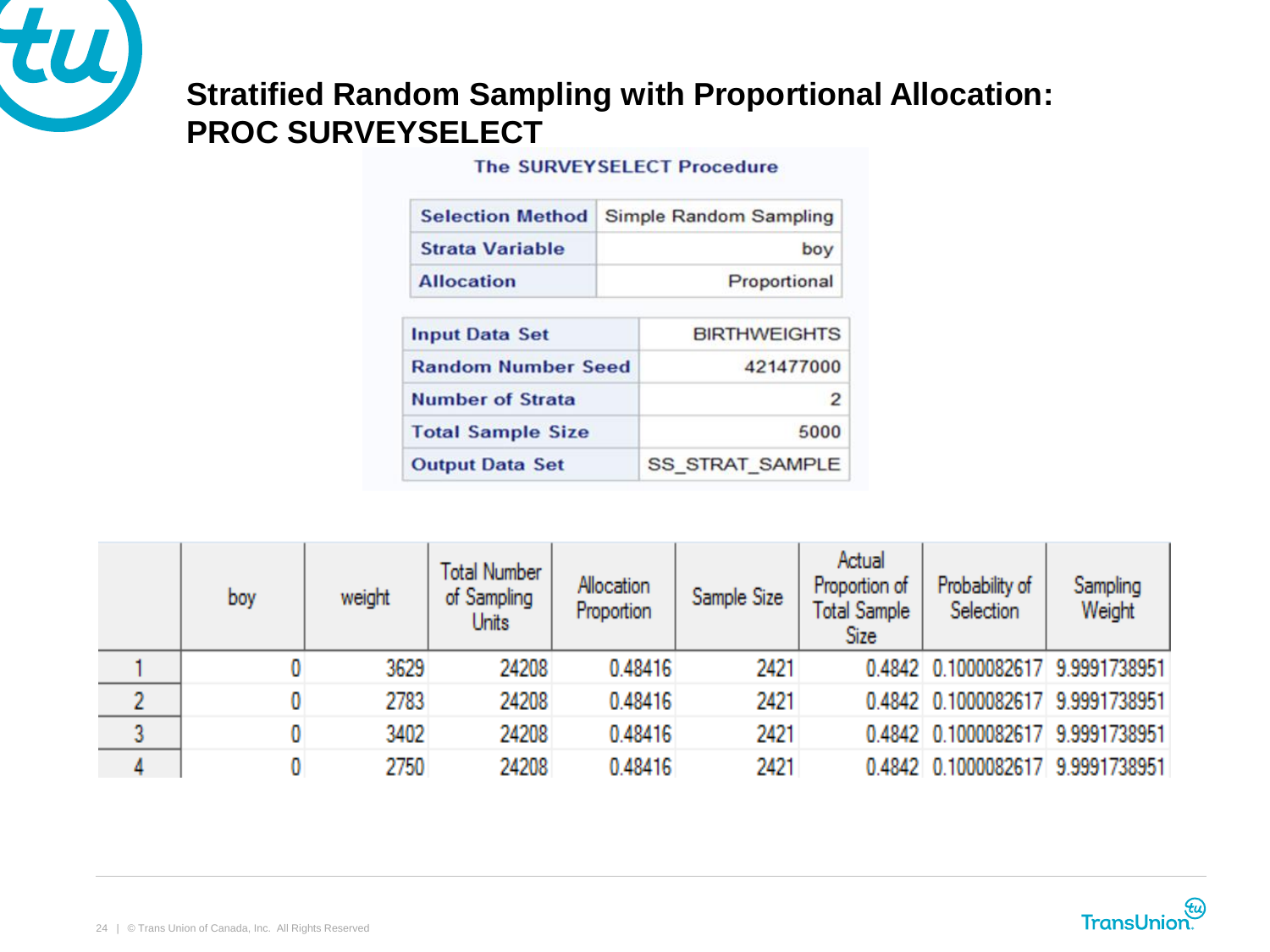

### **Stratified Random Sampling with Proportional Allocation: PROC SURVEYSELECT**



| ∣ss_strat_sample_average_weight   ss_strat_sample_m_weight   ss_strat_sample_f_weight |        |         |
|---------------------------------------------------------------------------------------|--------|---------|
| $-3373.02 +$                                                                          | 3428.5 | 3313.93 |

| <b>Actual Average</b> | <b>Actual Average Male</b> | <b>Actual Average</b>    |  |
|-----------------------|----------------------------|--------------------------|--|
| Weight                | <b>Weight</b>              | <b>I</b> Female Weight I |  |
| 3370.76               | 3427.25                    | 3310.56                  |  |

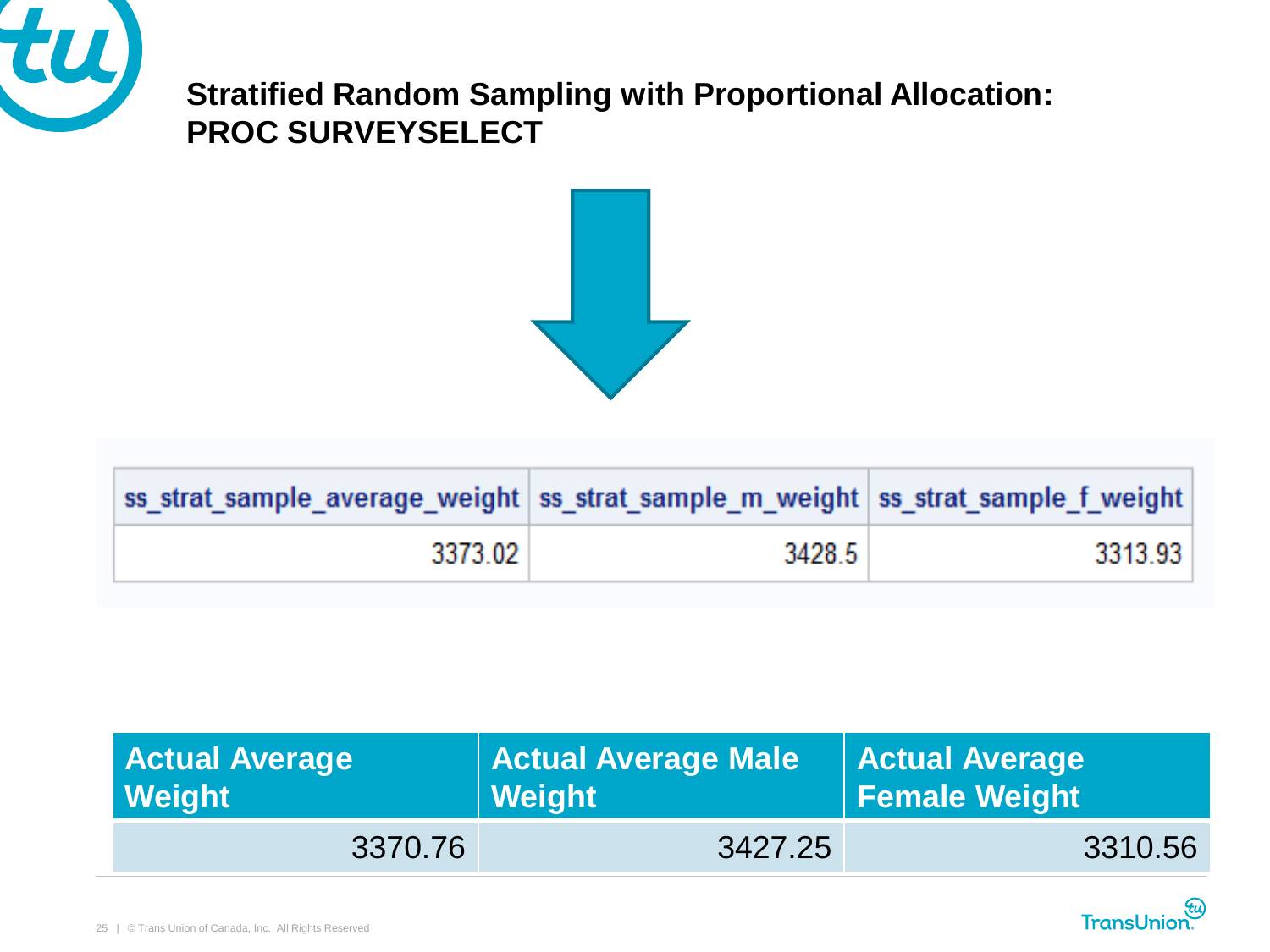### **Sampling Results vs. Actual results—How Close Were We?**



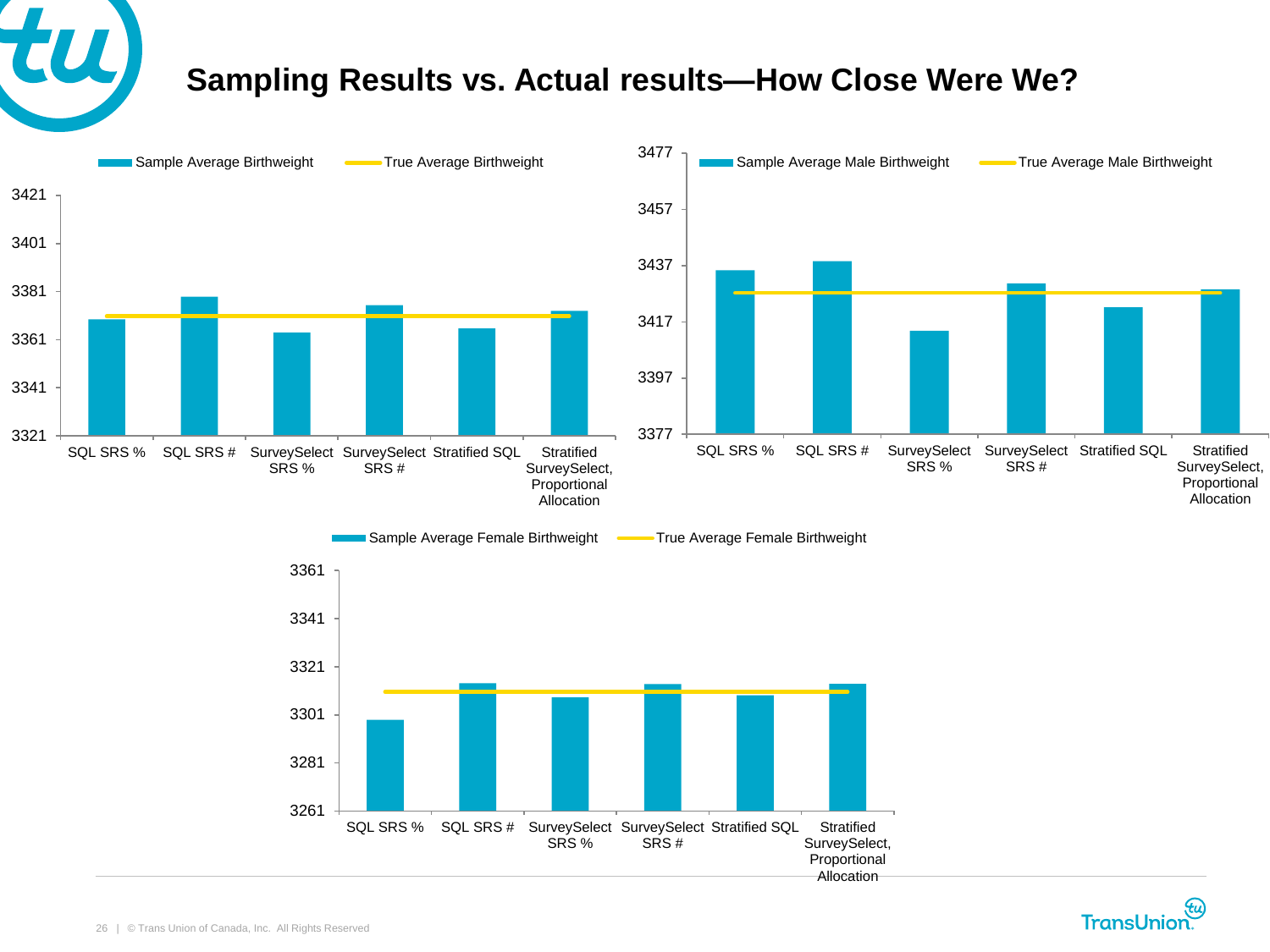

## **Comparison of SAS Procedures for Sampling**

| <b>PROC SQL</b>                                                                                                                                                               | <b>PROC SURVEYSELECT</b>                                                                                                                           |
|-------------------------------------------------------------------------------------------------------------------------------------------------------------------------------|----------------------------------------------------------------------------------------------------------------------------------------------------|
| <b>Pros</b><br>Procedure is very familiar to most users<br>Possible to sample directly from your<br>database                                                                  | <b>Pros</b><br>Can sample an exact % of the population<br>even if you don't know the population size<br>Has built in sampling methods              |
| <u>Cons</u><br>Not always possible to sample exact<br>proportion of the population<br>Doesn't have built in sampling methods<br>Proportional allocation cannot be easily done | <b>Cons</b><br>Cannot sample directly from your database<br>Need to sort large dataset before stratifying<br>May be a new procedure for many users |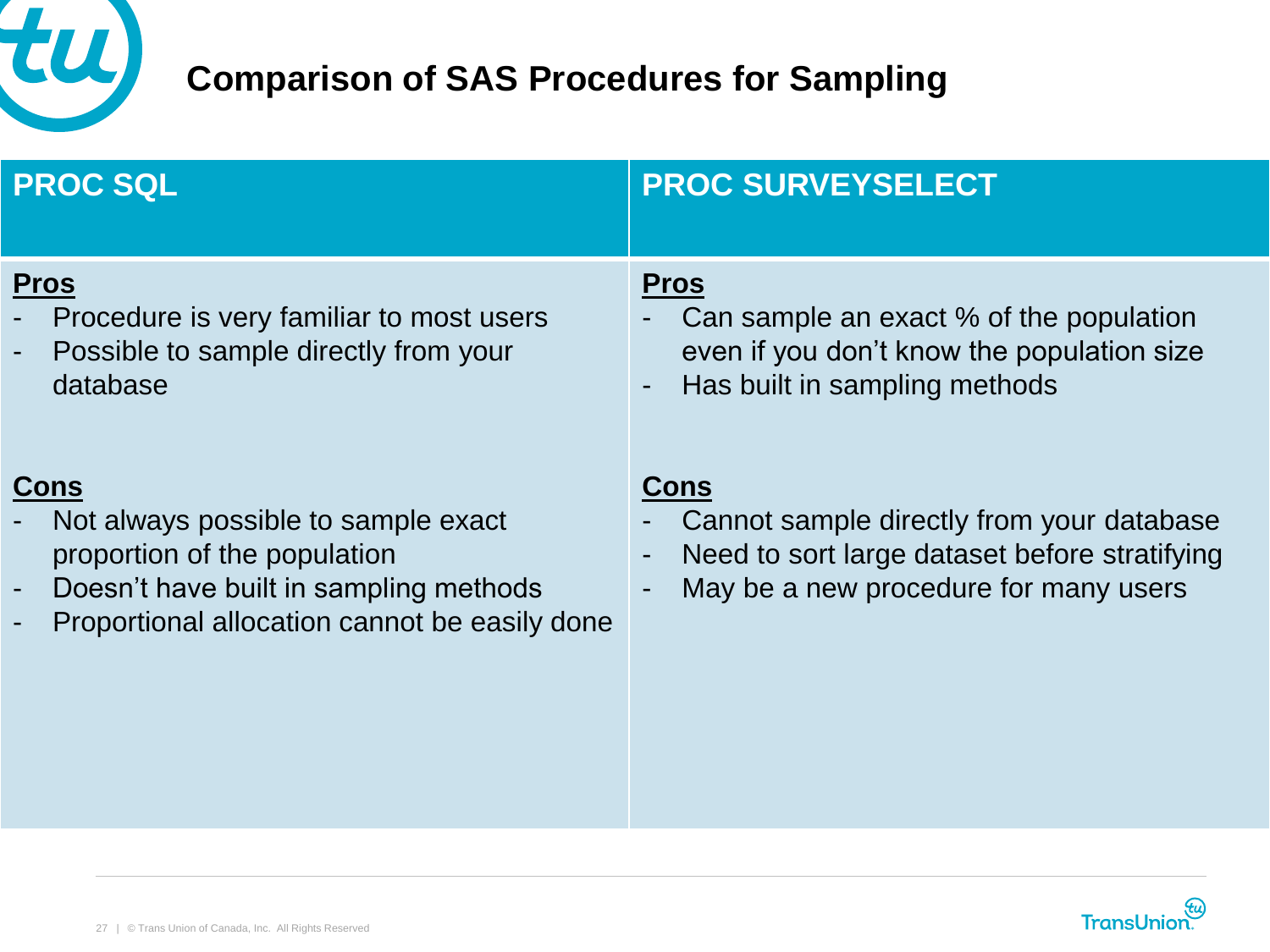

## **Thank You for Listening!**

**TransUnior** 

**Advanced Analytics Intern** *TransUnion May 2015 – December 2015 Email: [mardizz@transunion.com](mailto:mardizz@transunion.com) Phone: 905-340-1000 ext. 2049*

**Honours Actuarial and Financial Mathematics Co-op, Level V** *McMaster University Graduation Date: April 2016 Email: ardizzm@mcmaster.ca*

Thank you to the TransUnion Advanced Analytics Team for their contributions to this presentation!

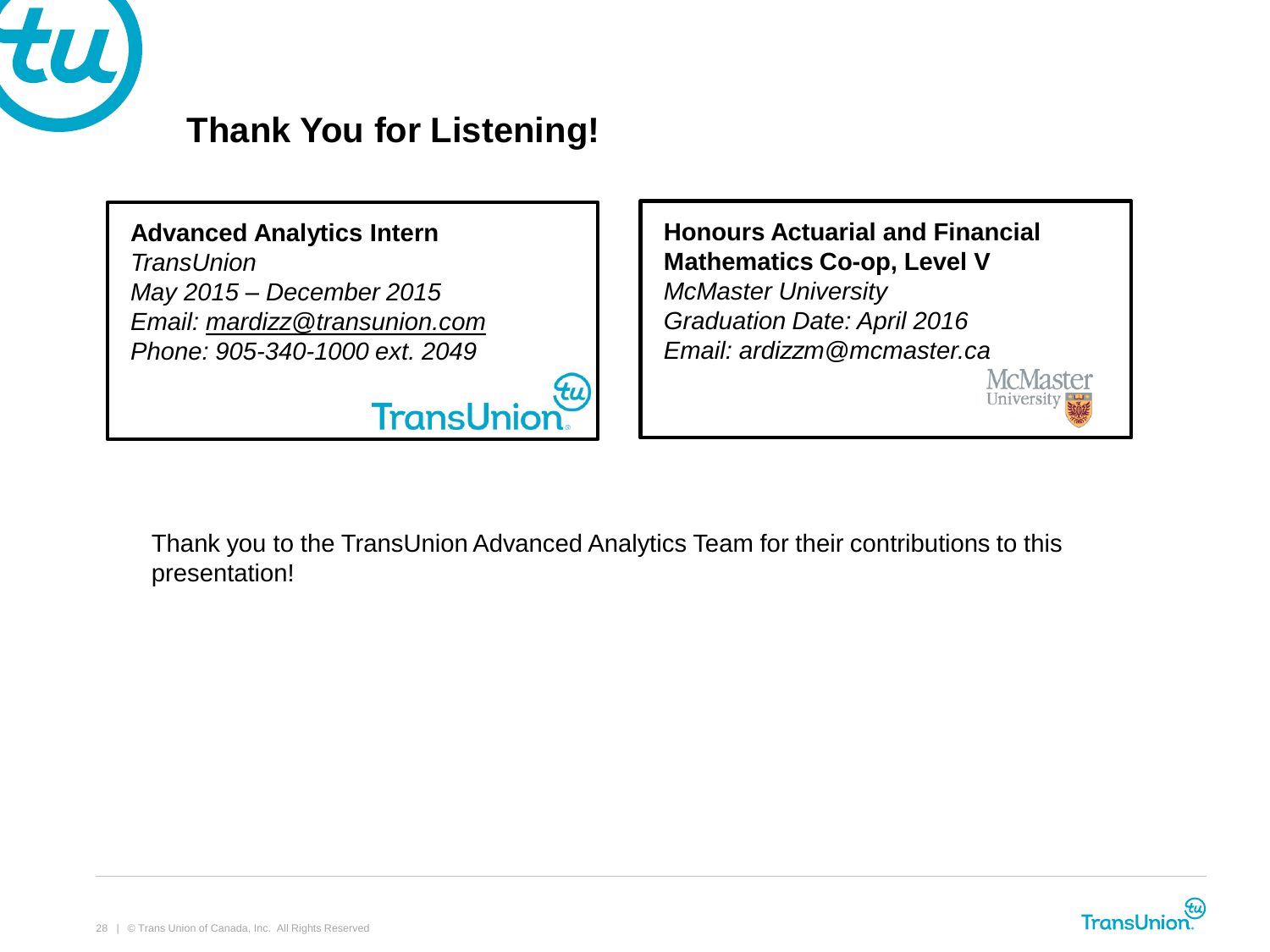



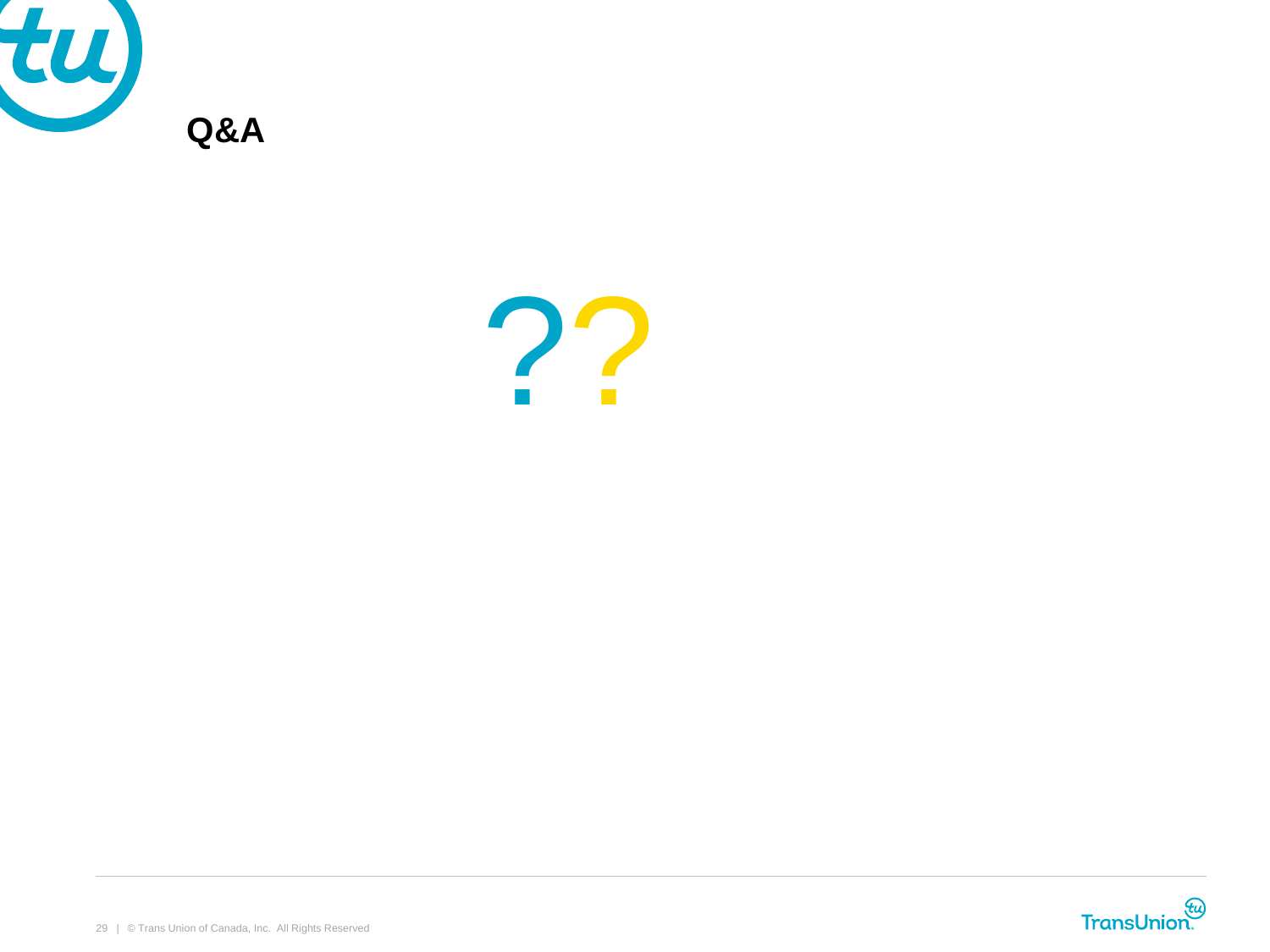

Richard, Severino. "Getting Your Random Sample in Proc SQL." Accessed October 16, 2015. [http://www2.sas.com/proceedings/sugi31/168-31.pdf.](http://www2.sas.com/proceedings/sugi31/168-31.pdf)

"The SURVEYSELECT Procedure." SAS/STAT(R) 9.2 User's Guide, Second Edition. Accessed October 20, 2015. [http://support.sas.com/documentation/cdl/en/statug/63033/HTML/default/viewer.htm#statug\\_sur](http://support.sas.com/documentation/cdl/en/statug/63033/HTML/default/viewer.htm#statug_sur) veyselect\_sect001.htm.

Tortora, Cristina. "Probability Samples." Lecture, McMaster University, Hamilton, Ontario, Fall 2014.

Tortora, Cristina. "Stratified Sampling." Lecture, McMaster University, Hamilton, Ontario, Fall 2014.

"Why Sample?" QMSS E-Lessons. Accessed October 5, 2015. [http://ccnmtl.columbia.edu/projects/qmss/samples\\_and\\_sampling/why\\_sample.html.](http://ccnmtl.columbia.edu/projects/qmss/samples_and_sampling/why_sample.html)